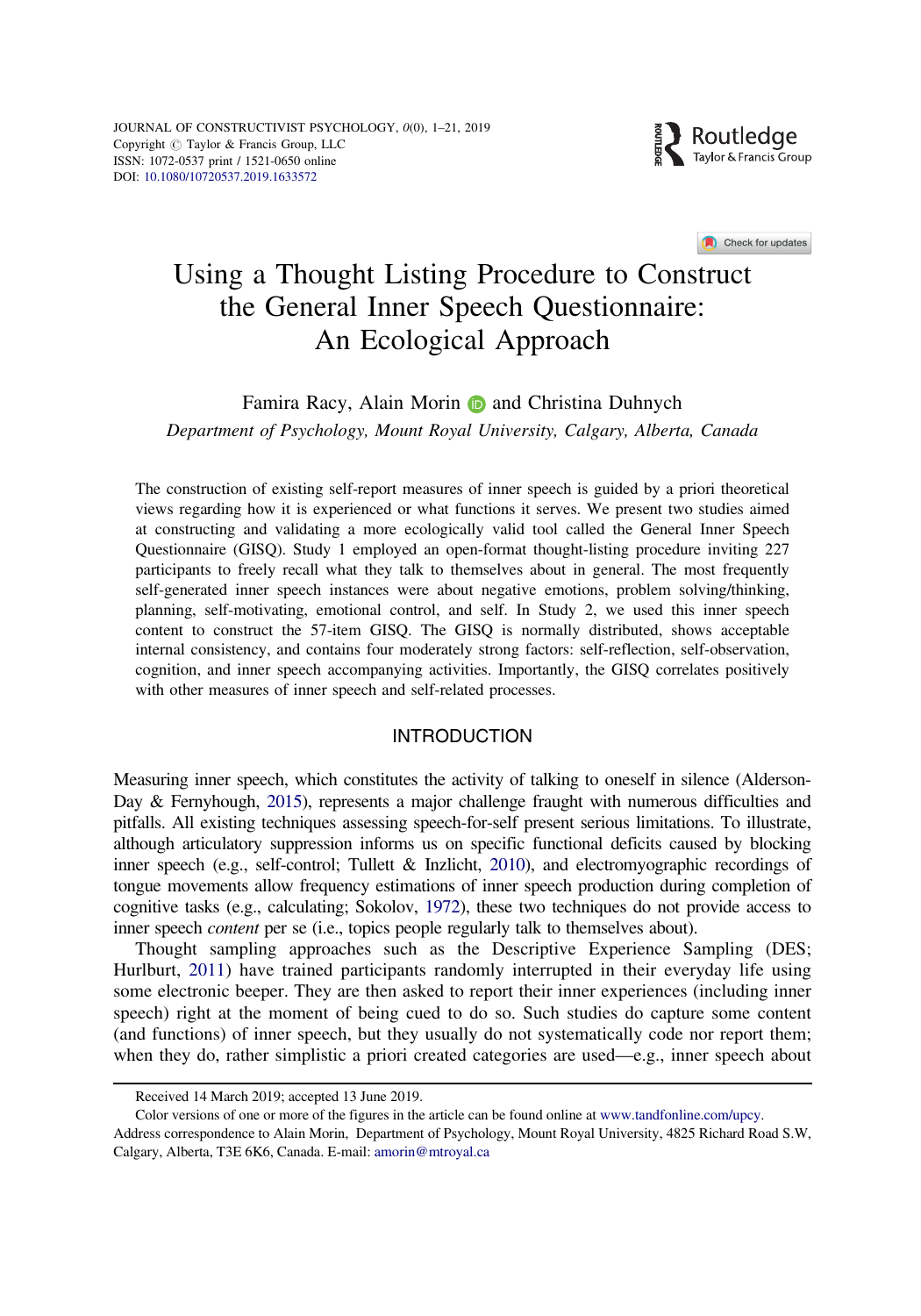<span id="page-1-0"></span>leisure, chores, work (D'Argembeau et al., [2011\)](#page-18-0). One approach within sports psychology consists in audio-recording spontaneous private speech emitted by athletes during sporting events (e.g., Van Raalte, Cornelius, Copeskey, & Brewer, [2014](#page-19-0)). In such studies, private speech is simply coded as motivational, instructional, positive, negative, and irrelevant.

Several self-report questionnaires using Likert-scales have been designed to assess inner speech's key functions and content, including the Varieties of Inner Speech Questionnaire (VISQ, McCarthy-Jones & Fernyhough, [2011](#page-18-0)) and the Self-Talk Scale (STS; Brinthaupt, Hein, & Kramer, [2009\)](#page-17-0). The VISQ taps into phenomenological qualities of inner speech, such as dialogicality and condensed/expanded. The STS comprises four subscales measuring self-regulatory aspects of inner speech, such as social assessment, self-criticism, and self-reinforcement. These two, as well as other scales, exhibit acceptable reliability but poor validity (Uttl, Morin, & Hamper, [2011](#page-19-0)), suggesting that they measure different subconstructs somehow related to inner speech. Importantly, they motivate participants into endorsing preexisting content and functions based on potentially biased views of inner speech. For example, the STS uniquely assesses the self-regulatory function of inner speech, leaving out several other important functions such as working memory, task switching, self-reflection, theory-of-mind, and language production and comprehension (for more inner speech functions, see Morin, [2012\)](#page-18-0).

In summary, no currently existing questionnaire measures inner speech in a broad sense (i.e., including more potential functions and content as opposed to one single dimension) or is based on what people actually report talking to themselves about in their everyday lives. Here we describe the steps we followed to construct and preliminarily validate the General Inner Speech Questionnaire (GISQ), a much more encompassing—and, we hope, more ecologically sound—self-report instrument.

In a 2018 study, Morin and colleagues adapted a thought listing approach, usually used to assess inner speech emitted in specific situations (e.g., anxiety experienced during social interactions; Cacioppo & Petty, [1981\)](#page-18-0) to probe self-reported inner speech use in general in 76 participants. Our goal thus was to further investigate the content of naturally occurring inner speech in everyday life. One strength of this approach is its open-ended format, which encourages participants to list self-generated instances of inner speech. One important limitation is its retrospective nature, causing possible mnemonic biases. Results obtained in our 2018 study allowed us to list the most frequent inner speech topics participants reported talking to themselves about. We used this content to construct the GISQ presented in Study 2. Study 1 aimed at replicating our 2018 results and presents data pertaining to the self-reported frequency of content and functions of inner speech occurring in everyday life in a larger sample of 227 university students. Study 2 describes the steps taken to build our new measure based on results reported in our 2018 article and replicated in Study 1, and also offers preliminary validation analyses of the GISQ.

## STUDY 1

#### Methods

#### Participants and Testing

Two hundred and twenty-seven consenting students (180 females and 47 males, with an average age of 21.1;  $SD = 5.1$ ) from a small Canadian university were granted course credits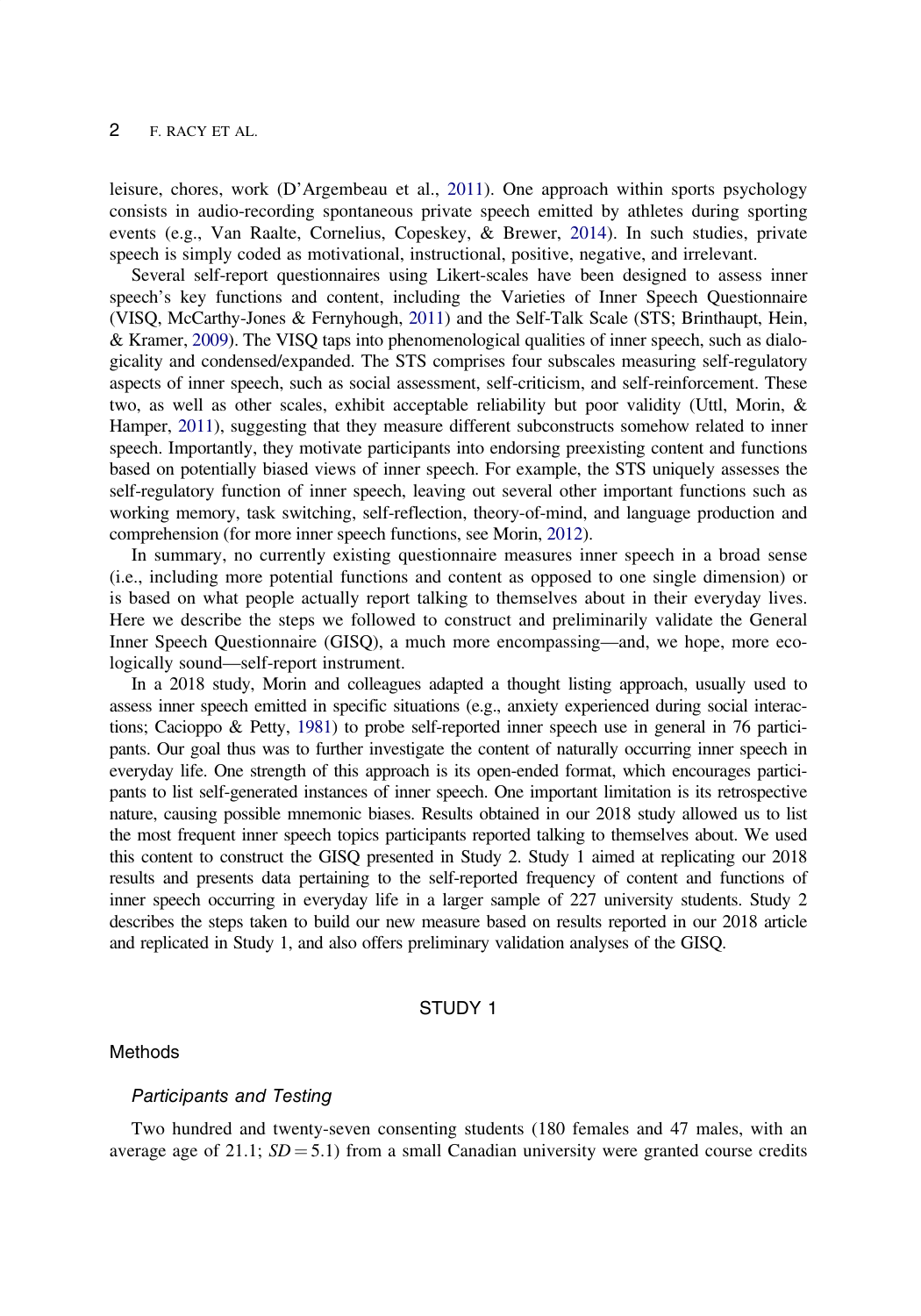<span id="page-2-0"></span>for taking part in this ethics-approved study. Participants were assessed in a classroom setting and were administered a package containing a consent form, demographics (age and gender), the open-format inner speech form, and some other self-related questionnaires used in Study 2 as well as other concurrent studies, and a debriefing form. Overall, testing took approximately 60 minutes, but completion of the inner speech listing self-report form itself took between five and 10 minutes.

## Self-Reported Inner Speech Measure

The inner speech thought-listing form used in Study 1 instructed volunteers to recall talking to themselves in general over the past six months by providing up to 48 examples of selftalk instances. They were invited to complete Block 1 first ("I talk to myself when"), then Block 2 ("I talk to myself about"), and then Block 3 ("I talk to myself in order to"), using as few words as possible in each box (for full instructions, see Morin, Duhnych, & Racy, [2018](#page-18-0)). The instructions and the 48 inner speech instance boxes filled in by hand all fit one sheet of paper. An "instance" was defined as a single inner speech topic associated with a code in our coding scheme developed in previous studies (e.g., Morin, Uttl, & Hamper, [2011](#page-18-0); Morin et al., [2018;](#page-18-0) Uttl, Morin, Faulds, Hall, & Wilson, [2012](#page-19-0)). Consequently, although each openformat inner speech sheet was made up of 48 boxes, a sheet would usually contain more than 48 instances. For example, a participant could write "make-up" in one box  $(= 1)$  inner speech instance coded as "physical appearance"), or "make-up for party"  $(= 2 \text{ instances coded as } )$ "physical appearance" and "social situations"). The open-format self-report form also asked volunteers, "How confident are you that what you remembered about what you talked to yourself about is accurate?" on a 5-point Likert-scale ranging from 1 (not confident) to 5 (very confident).

## Coding System

All inner speech instances were coded by the third coauthor using the following classification system: (a) general content (32 topics), (b) people (16 topics), (c) environment (8 topics), (d) functions (25 topics), (e) activities (21 topics), and (f) temporal events (3 topics; see [Figure 1](#page-3-0) and [Table 1](#page-4-0) for details). A thorough description of this system and how it was developed can be found in Morin and colleagues (2018).

## **Results**

#### Coding Reliability

A random selection of 25% of all 227 self-reported inner speech forms ( $n = 57$ ; 1465 inner speech instances) was coded by a second independent rater. There was a good percentage agreement of .80 between the two raters. Coders identified and recorded "unclassified" and "not inner speech" instances not captured by the previously used 2018 coding scheme. The first two coauthors reviewed these instances, created some new topics in the coding manual, and were able to code 187 out of 295 (63%) originally noncoded instances. This revised coding system was used for all results reported next.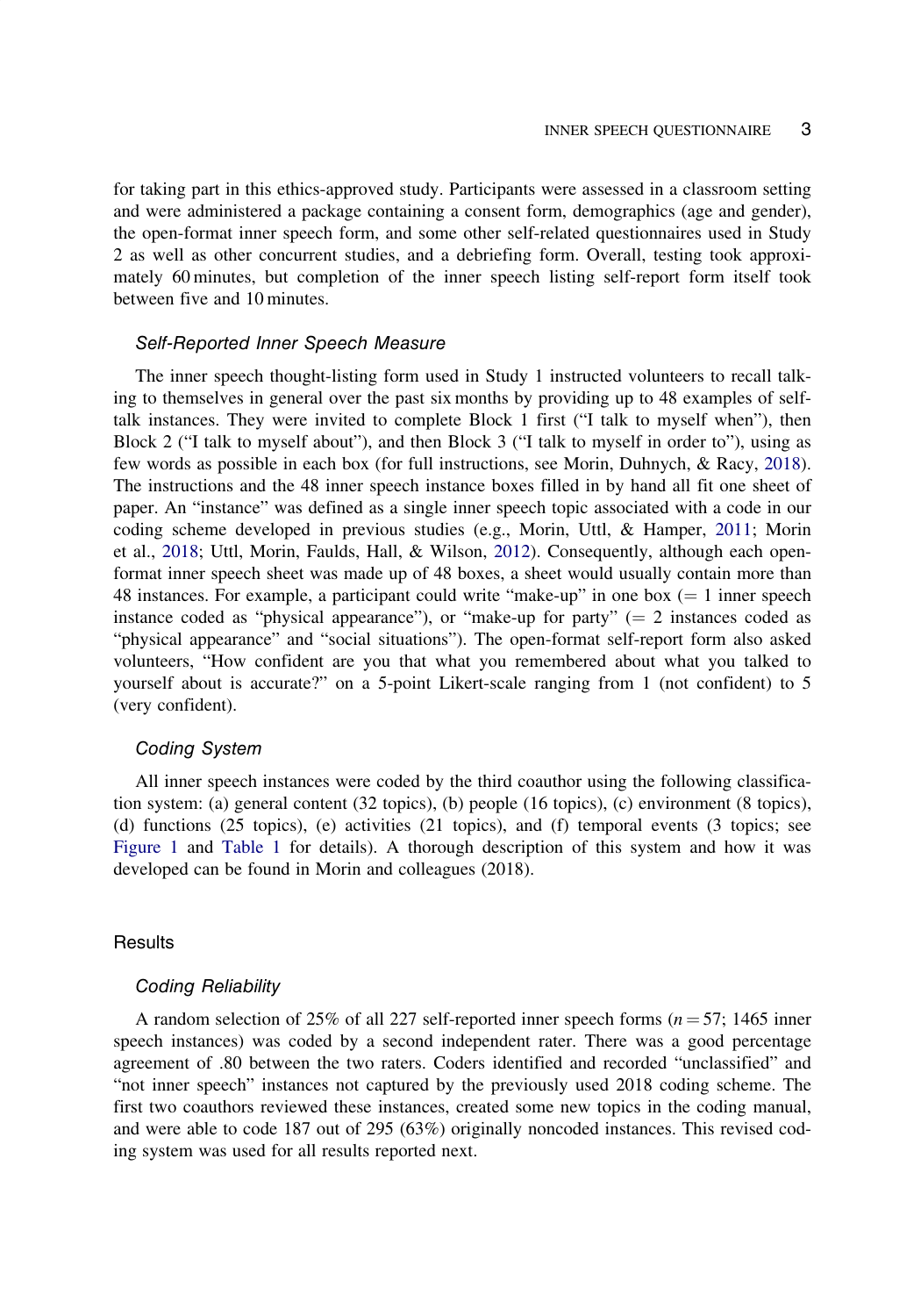<span id="page-3-0"></span>

Figure 1. Percentage of category use out of overall instances  $(n = 6110)$ . In first brackets: percentage obtained in the current study. In second brackets: percentage obtained in Morin et al. ([2018\)](#page-18-0). In red: categories that were below 1.5% in Morin et al. [\(2018](#page-18-0)).

## Content Frequency

The total number of inner speech instances reported by the participants was 6110 (minimum = 3; maximum = 59;  $SD = 13.83$ ). On average, they reported 27 instances each. Volunteers' confidence level in the accuracy of their self-reports was 3.92/5 (78%).

Figure 1 displays the most frequently self-reported inner speech topics (60% of all instances). Data reflect the percentage of self-reported category use out of the overall instances. Percentages are also reported in brackets (first bracket  $=$  current study; second bracket = Morin et al. [\[2018](#page-18-0)] study). Only categories mentioned 1.5% and more are presented in Figure 1. The most frequently self-reported topic was negative emotions (10.21%), followed by problem solving/thinking (7.63%); planning/time management (5.29); self-motivating/enhancing speech (3.83); emotional control (3.49); when alone/ bored (3.37); self-reflection (3); and (in decreasing frequency order) memory, people, studying, behavior/performance, evaluating/judging/criticizing, driving, current events, leisure, sleeping, and emotions in general. Some of the remaining 40% (below 1.5%) of inner speech responses are presented in [Table 1](#page-4-0). Despite a small number of males in our sample (20.7%), we explored gender differences and did not find anything outstanding. Males and females reported the same first top percentage topics presented in Figure 1, with minor frequency differences.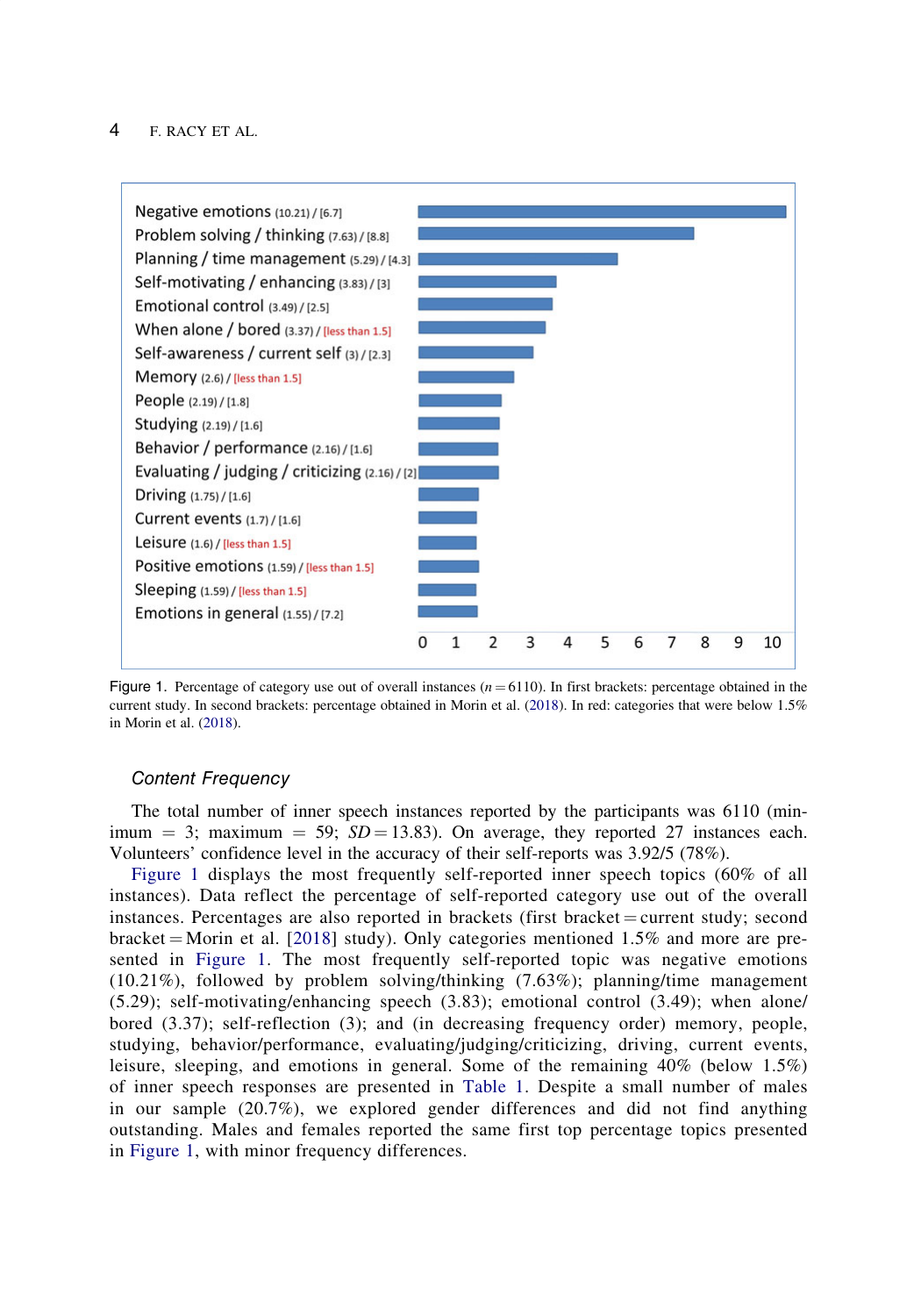|             | GISO Study 2                       |                   | IS Study 1              |      |
|-------------|------------------------------------|-------------------|-------------------------|------|
| <i>Item</i> | Item endorsement                   | M                 | $f \%$ *                | Code |
|             | Matches                            |                   |                         |      |
|             | "Often" to "very often"            |                   | "Frequent"              |      |
| 3           | About negative emotions**          | 4.00              | 10.21                   | 26   |
| 48          | When ruminating**                  | 3.98              | 10.21                   | 26   |
| 33          | In order to problem solve          | 4.27              | 7.63                    | 74   |
| 37          | In order to plan                   | 4.15              | 5.29                    | 72   |
| 34          | In order to motivate myself        | 3.88              | 3.83                    | 78   |
| 35          | In order to control emotions       | 3.73              | 3.49                    | 77   |
| 46          | When alone / bored                 | 4.34              | 3.37                    | 116  |
| 10          | Who I am                           | 3.57              | 3.0                     | 79   |
| 44          | When remembering                   | 4.43              | 2.60                    | 85   |
| 8           | About people around me             | 3.72              | 2.19                    | 44   |
| 47          | When studying                      | 4.07              | 2.19                    | 82   |
| 1           | About behavior                     | 3.90              | 2.16                    | 25   |
| 36          | In order to think critically       | 4.07              | 2.16                    | 34   |
| 45          | When driving                       | 3.83              | 1.75                    | 101  |
| 19          | About leisure                      | 3.02              | 1.60                    | 96   |
| 2           | About positive emotions            | 3.10              | 1.59                    | 29   |
| 31          | About sleep                        | 3.43              | 1.59                    | 110  |
| 21          | About food                         | 3.83              | 1.51                    | 31   |
|             | "Sometimes"                        |                   |                         |      |
| 41          | In order to listen to my own voice | 2.88              | "Less frequent"<br>1.37 | 79A  |
| 12          |                                    | 2.88              | .82                     | 17   |
|             | About bodily sensations            |                   | .54                     |      |
| 18          | About beliefs                      | 2.83<br>2.93      | .43                     | 8    |
| 6           | About music                        | <b>Mismatches</b> |                         | 112  |
|             | "Often" to "very often"            |                   | "Less frequent"         |      |
| 49          | When using language                | 3.72              | 1.47                    | 115  |
| 14          | About physical activity            | 3.03              | 1.42                    | 97   |
| 51          | When performing hygiene            | 3.18              | 1.41                    | 113A |
| 54          | When at school                     | 3.82              | 1.31                    | 99   |
| 11          | About hypothetical situations      | 4.17              | 1.26                    | 35   |
| 26          | About future                       | 4.29              | 1.24                    | 121  |
| 57          | When I want to rely on myself      | 3.41              | 1.23                    | 79B  |
| 4           | About errands                      | 4.02              | 1.19                    | 113  |
| 38          | In order to rehearse ahead of time | 4.09              | 1.18                    | 80   |
|             |                                    |                   | 1.13                    | 45   |
| 13<br>20    | About family                       | 3.56<br>3.62      | 1.13                    | 47   |
| 9           | About friends                      | 3.74              | 1.05                    | 120  |
|             | About past                         |                   |                         |      |
| 50          | When at work                       | 3.28              | .98                     | 102  |
| 5           | About education                    | 4.11              | .97                     | 23   |
| 52          | When meeting people                | 3.14              | .95                     | 92   |
| 7           | About appearance                   | 3.88              | .93                     | 11   |
| 43          | When walking                       | 4.04              | .93                     | 107  |
| 40          | In order to concentrate            | 3.91              | .87                     | 86   |

<span id="page-4-0"></span>TABLE 1 Comparison Between GISQ Item Endorsement (Study 2) with Frequency of Instances (Study 1)

(Continued)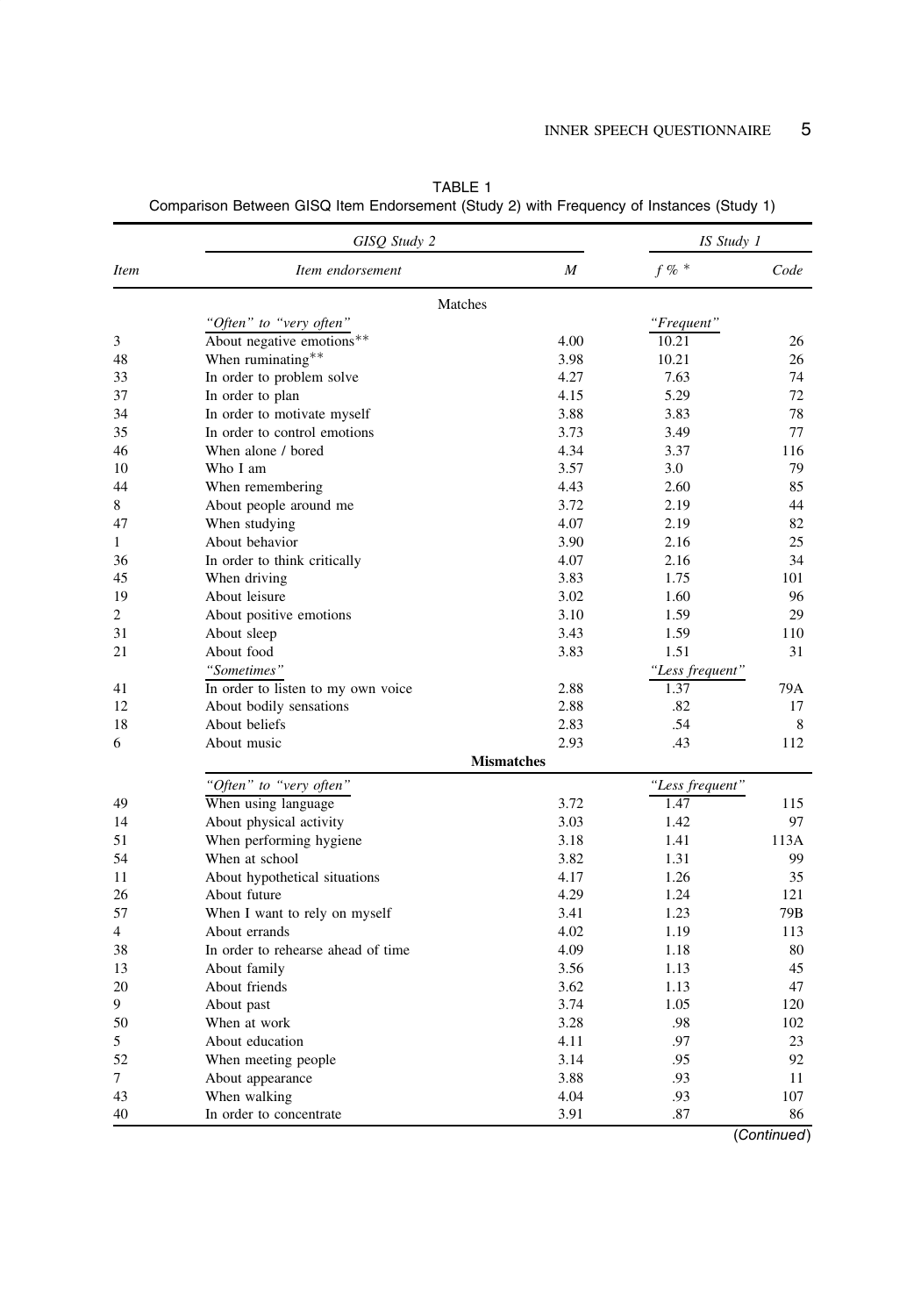|    | (Continued).                          |      |              |     |
|----|---------------------------------------|------|--------------|-----|
| 53 | When mind wandering                   | 4.24 | .85          | 93  |
| 29 | About health                          | 3.39 | .77          | 9   |
| 23 | About relationships                   | 4.10 | .74          | 39  |
| 39 | In order to avoid saying out loud     | 3.47 | .69          | 75  |
| 28 | About motives                         | 3.58 | .67          | 19  |
| 42 | In order to cope                      | 3.83 | .64          | 91  |
| 16 | About work                            | 3.58 | .47          | 24  |
| 30 | About ideas                           | 3.44 | .47          | 41  |
| 15 | About preferences                     | 3.66 | .44          | 33  |
| 27 | About how I am perceived by others    | 3.57 | .38          | 38  |
| 55 | When orienting myself                 | 4.00 | .34          | 21  |
| 24 | About financial situation             | 3.77 | .29          | 10  |
| 17 | About immediate environment           | 3.16 | .29          | 62  |
| 56 | When taking transit                   | 3.31 | .29          | 114 |
| 32 | In order to replay past conversations | 3.82 | .28          | 81  |
| 25 | About intimate partner                | 3.81 | .23          | 48  |
|    | "Sometimes"                           |      | "Frequently" |     |
| 22 | About current events                  | 2.88 | 1.70         | 119 |

TABLE 1

Note.  $M =$  mean,  $SD =$  standard deviation; IS = inner speech; code = code from manual in Study 1 as corresponding to GISQ item; face validity: "matches" occurred when items were endorsed often or very often (M between 3 and 5) while occurring "frequently" (reported  $> 1.5\%$  of the time) in Study 1, or when items were endorsed "sometimes" (M between 2 and 2.99) while occurring "less frequently" (< 1.5% of the time) in Study 1. The frequency of percentages in this table do not add up to 100 percent, because the table only represents instances representing GISQ items (10.96% of instances occurred less than .2% of the time and are not represented here); instance code 26 and frequency (10.21%) appears twice, because two items were originally generated from the same code due to broadness of negative emotion instances. See Appendix A for full GISQ item descriptions.

#### Comparison Between Current Results and Previously Collected Data

We obtained largely comparable frequency results in our previous study (Morin et al., [2018\)](#page-18-0). Frequencies of self-reported inner speech topics in the current and 2018 studies were almost identical, with the exception of when alone/bored, memory, leisure, positive emotions, and sleeping, which were reported between 1.5% and 1% out of the overall inner speech instances, as opposed to between 1.5% and above. Frequencies of all other inner speech topics (40% and less, some presented in [Table 1](#page-4-0)) were also highly consistent with results reported in the previous study. To illustrate, in both the current and 2018 studies, food, family, and reading/writing frequencies were between 1.5% and 1%; health, physical appearance, and mind wandering frequencies were between .9% and .5%; and career, ideas, and dreams were .4% and less. There we some exceptions, however: For example, frequencies for the topics bodily sensations and beliefs in Study 1 were between .9% and .5%, as opposed to less than .1% in the 2018 study.

## Discussion

Not surprisingly, our student participants reported talking to themselves about things that matter to them: emotions, people, studying, current events, sleeping, and so on. Inner speech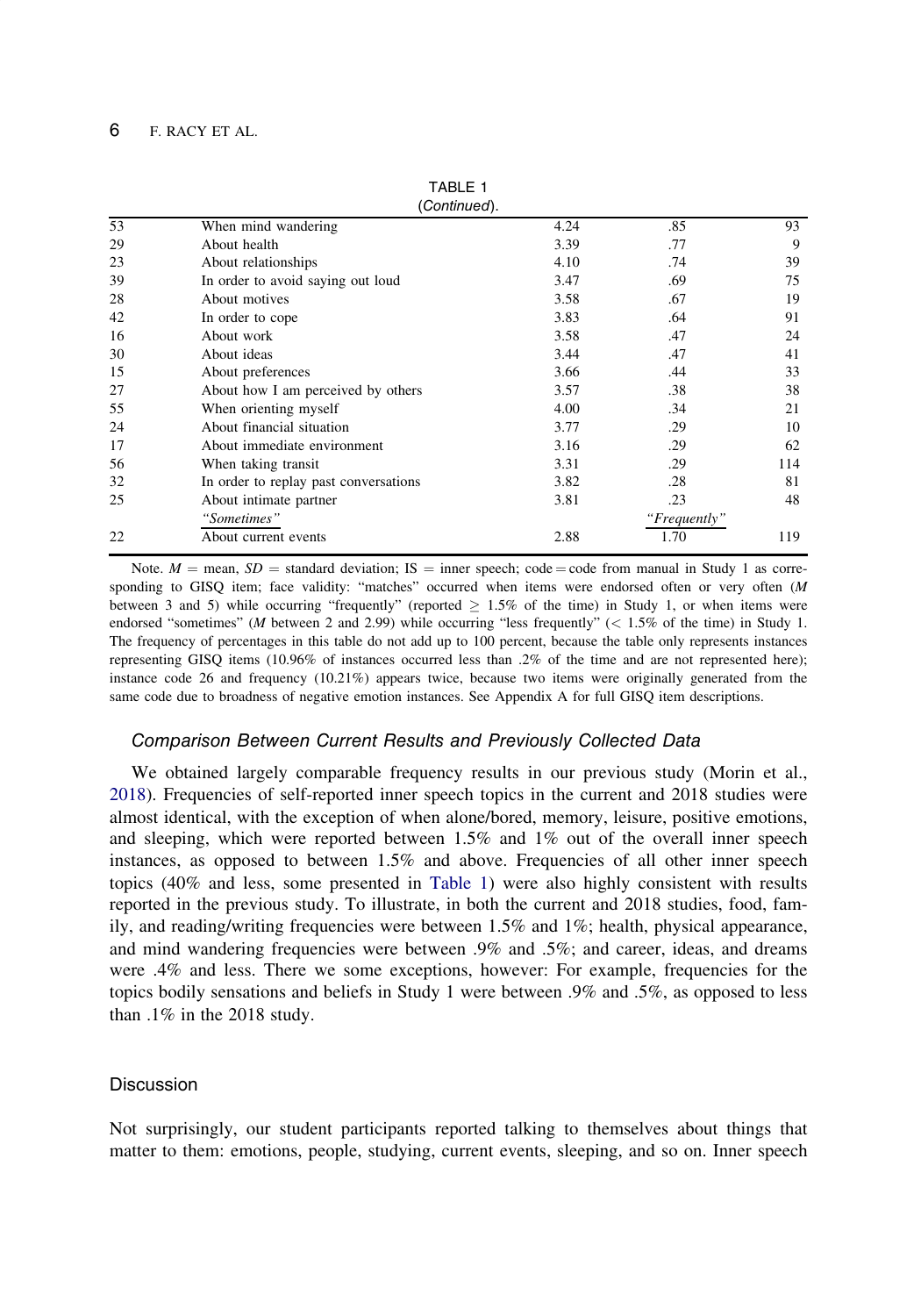<span id="page-6-0"></span>about one's negative emotions was the most frequently self-reported topic in our sample. This observation fits well with a growing body of research on "emotion regulation," part of a broader "cognitive appraisal" process, which implies changing the direction of an emotional response by reinterpreting its meaning (see O'Toole, Renna, Mennin, & Fresco, in press; Ray, McRae, Ochsner, & Gross, [2010\)](#page-19-0). This process involves two components: (1) correctly identifying one's negative emotion and (2) reevaluating the situation to either reduce the intensity of the negative response or change the negative emotion to a more positive one. Arguably, inner speech represents a powerful cognitive tool well suited for emotion regulation. Indeed, in a meta-analysis of brain areas involved during self-awareness tasks, Morin and Hamper ([2012\)](#page-18-0) found that a substantial number of studies pertaining to self-reflection on one's emotions reported activation of the left inferior frontal gyrus—a brain area known to produce inner speech.

Verbalizing about one's emotions is part of a larger process consisting of thinking about various aspects of the self, called "self-reflection" (Morin, [2011\)](#page-18-0). Indeed, our participants reported frequently talking to themselves about their current self, their behavior/performance, evaluating/judging/criticizing (including oneself), driving, current events, leisure, sleeping: cognitive, temporal, and behavioral topics all related to the self. This observation is consistent with an important line of research linking inner speech to self-referential activities (e.g., Bastian et al, [2017;](#page-17-0) Morin, [2005,](#page-18-0) [2018](#page-18-0)). The basic idea is that a significant part of describing, defining, and understanding the self is done through extensive internal verbal conversations we have with ourselves about any and all aspects of our self. This is consistent with narrative psychology (also known as dialogical self; see Bruner, [1996](#page-17-0); Harre, [1983;](#page-18-0) McAdams & McLean, [2013\)](#page-18-0), which postulates that human beings make sense of their personal experiences by constructing stories about them and narrating (telling) them to oneself and others. Self-storytelling allows one to reconstruct one's autobiographical past and imagine one's future, which leads to a sense of unity, purpose, and understanding of the self (D'Argembeau et al., 2014). Although it is implicitly understood that this narrating/telling of self-stories recruits language and inner speech, Hermans ([1996](#page-18-0)) established an explicit connection by stating that we engage in internal dialogs in order to better understand others' possible views of ourselves.

Self-regulatory inner speech (e.g., problem-solving/thinking, planning, time management, self-motivation, and emotional control) was also frequently reported by our volunteers. This is clearly in line with a significant body of research (e.g., Fernyhough, [2016;](#page-18-0) Tullett  $\&$ Inzlicht, [2010](#page-19-0); Vygotsky, 1943[/1962](#page-19-0); Winsler, [2009](#page-19-0)) that identifies self-regulation as being one of the most important functions of inner speech. Note that several inner speech contents were rarely reported—for example, news, politics, society, community, the world, death, and children. One can assume that such topics are not central to a student population but could be more often reported in an older and more mature population.

## STUDY 2

#### **Methods**

#### **Participants**

The same 227 participants used in Study 1 were invited to a classroom setting to spend approximately 60 minutes filling in the current paper package, including a consent form, demographics (also used in Study 1), validation measures, the GISQ, and debriefing form.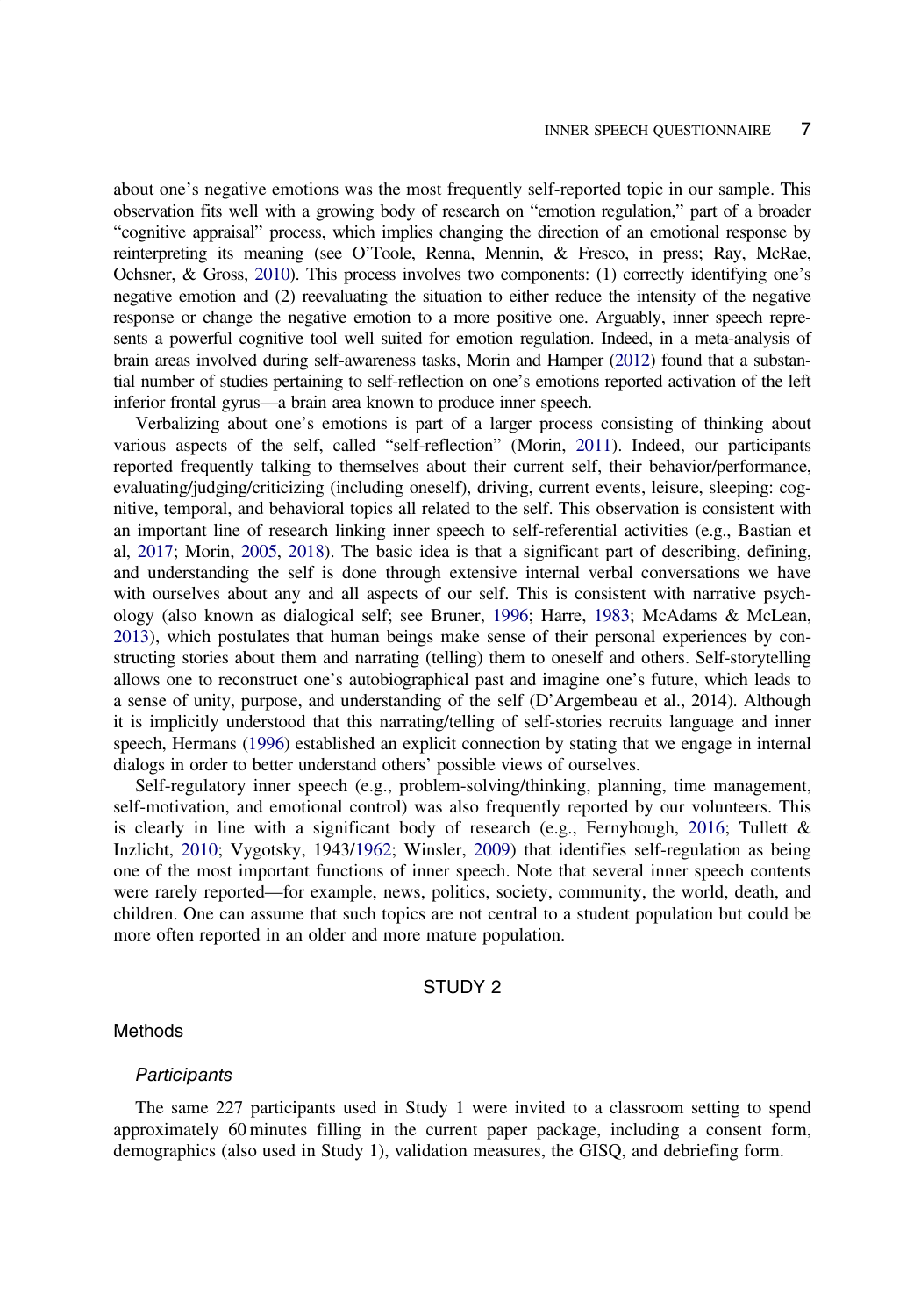## <span id="page-7-0"></span>Construction of the GISQ

The open-format listing method in Study 1 was a replication of our previous research (Morin et al., [2018\)](#page-18-0), and allowed us to tap into what participants reported talking to themselves about in their everyday lives. We used these results to build what we hope represents a more inductive, rather than a priori approach toward building an ecologically balanced inner speech measure for nonclinical populations, the  $GISQ<sup>1</sup>$  $GISQ<sup>1</sup>$  $GISQ<sup>1</sup>$  To generate the GISQ items, we included all inner speech topics that were reported 5% or more out of all instances ( $n = 2307$ , Morin et al., [2018\)](#page-18-0), which led to the creation of 57 items (see Appendix A). This somewhat arbitrary cutoff point was chosen because instances occurring less than 5% of the time were still reflected thematically in more frequently occurring instances, and including instances below 5% would at least double item generation, potentially increasing redundancy. Thus, item contextual prompts included I talk to myself about (content; 31 items), I talk to myself in order to (functions; 11 items), and I talk to myself when (activities; 15 items). The GISQ instructions were as follows: "We use inner speech when we silently talk to ourselves about all sorts of things; inner speech is the little voice we have inside our head. Please rate how often you talk to yourself on average using the following scale:  $0 =$  never; 1 = rarely; 2 = sometimes; 3 = often; 4 = very often; 5 = all the time, followed by a Likert scale (1 = not confident to  $5 = \text{very confident}$  confident) confidence check (i.e., "How confident are you in the accuracy of your above responses?").

## Validation Measures

The following additional measures were administered to all participants in order to explore preliminary construct and psychometric qualities of the GISQ. We administered the inner speech open format form first in the package, asking participants not to flip ahead, to reduce potential order effects bias.

Rumination-Reflection Questionnaire The Rumination-Reflection Questionnaire (RRQ; Trapnell & Campbell, [1999\)](#page-19-0) was developed to address the "self-absorption paradox," measuring self-directed attention in nonclinical samples using two distinct factors: self-rumination (an unhealthy, excessive, negative, redundant form of self-focus) and self-reflection (a healthy, genuine, positive curiosity about the self). Both subscales exhibit acceptable reliability as well as validity (except in some cases; e.g., Uttl et al., [2011](#page-19-0)), each containing 12 items (e.g., reflection: "I love exploring my 'inner' self"; rumination: "I often find myself reevaluating something I've done") and endorsed using a 5-point Likert-scale (from  $1 =$ strongly disagree to  $5 =$ strongly agree). The RRQ has been used in countless studies (e.g., DaSilveira, DeSouza, & Gomes, [2015](#page-18-0); Silvia, Eichstaedt, & Phillips, [2005\)](#page-19-0); it exhibits good internal consistency, content validity, test–retest reliability, as well as other related psychometric qualities (for details, see Trapnell & Campbell, [1999\)](#page-19-0). We predicted that both RRQ subscales would at least moderately correlate positively with our GISQ, because inner speech has been shown to be associated with self-reflection (e.g., Morin, [2018\)](#page-18-0) and self-rumination (Nalborczyk et al., [2017](#page-18-0)).

Self-Talk Scale The Self-Talk Scale (STS) (Brinthaupt et al., [2009\)](#page-17-0) uses a total score and four subscales (four items each) assessing self-regulatory aspects of inner speech: social assessment (e.g., "I talk to myself when I'm imagining how other people respond to things I've said"), self-criticism ("e.g., I talk to myself when I'm really upset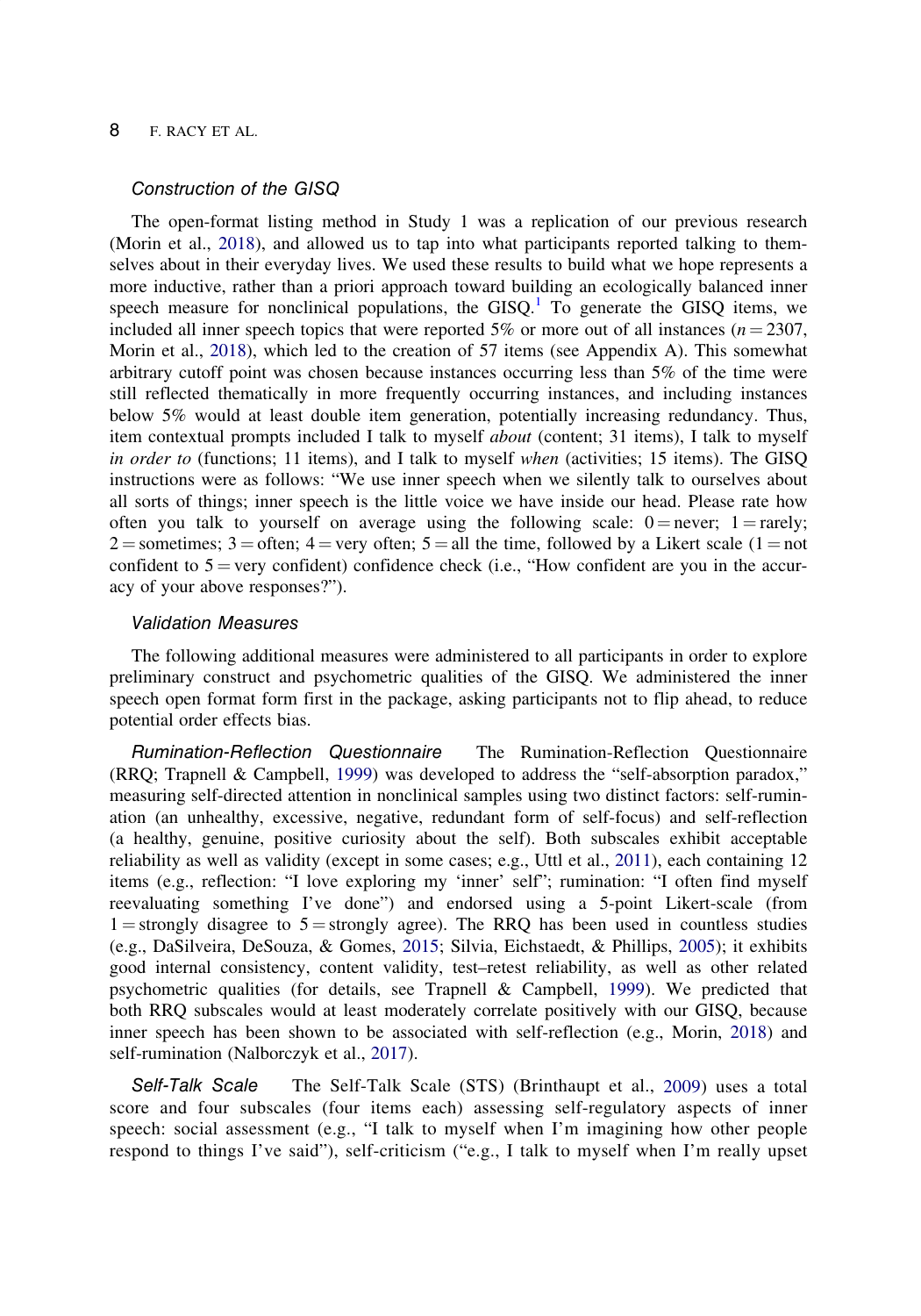<span id="page-8-0"></span>with myself"), self-management ("e.g., I talk to myself when I need to figure out what I should say or do"), and self-reinforcement (e.g., "I talk to myself when I'm proud of something I've done"). It uses a six-point Likert scale  $(1 = never to 6 = always)$ . The STS has been administered in several studies (e.g., Heavey et al., [2019;](#page-18-0) Khodayarifard, Brinthaupt, Zardkhaneh, & Azar, [2014;](#page-18-0) Shi, Brinthaupt, & McCree, [2017](#page-19-0)) and presents good psychometric qualities (for details, see Brinthaupt et al., [2009\)](#page-17-0). We expected the STS to strongly correlate with our GISQ.

Mind-Wandering Questionnaire The 5-item Mind-Wandering Questionnaire (MWQ; Mrazek, Phillips, Franklin, Broadway, & Schooler, [2013\)](#page-18-0) assesses the experience of random thoughts in nonclinical populations, defined as not remaining on a single topic for a long period of time, especially when people are engaged in an attention-demanding task (Schooler et al., [2011\)](#page-19-0). One example of a MWQ item is, "I mind wander during lectures or presentations," employing a six-point Likert-scale  $(1 =$ almost never to  $6 =$ almost always). The MWQ shows high internal consistency as well as convergent validity with existing measures of mind wandering and related constructs. We predicted obtaining at least a moderate positive correlation between the MWQ and our GISQ, as one can postulate that mind wandering, at least in part, is sometimes made up of inner speech episodes. In a thoughtsampling study using cell phones, Uttl and collaborators (2012) found that a moderate portion of participants reported experiencing inner speech during mind wandering occurrences.

Self-Consciousness Scale Scheier and Carver (1985) revised the Self-Consciousness Scale (Fenigstein, Scheier, & Buss, [1975\)](#page-18-0) to produce a 16-item measure of private self-focus (nine items: e.g., "I'm constantly thinking about my reasons for doing things") and public self-focus (seven items: e.g., "Before I leave my house, I check how I look"), using a four-point Likert scale  $(0 = not$  like me at all to  $3 = a$  lot like me). The SCS-R correlates with multiple related constructs in several studies (e.g., DaSilveira et al., [2015](#page-18-0)), exhibiting favorable internal consistency as well as stability over time (for details, see Scheier & Carver, [1985\)](#page-19-0). We foresaw a moderate positive correlation between the SCS-R and our GISQ, given a known association between self-focus and inner speech (Morin, [2018](#page-18-0)). Indeed, several studies report positive significant correlations between different measures of inner speech and self-related constructs. To illustrate, Schneider [\(2002](#page-19-0)) and Schneider et al. ([2005\)](#page-19-0) observed a .50 correlation between the Inner Speech Scale (ISS) and the private subscale of the original Self-Consciousness Scale (Fenigstein et al., [1975](#page-18-0)).

Philadelphia Mindfulness Scale Mindfulness has been defined as a nonevaluative, nonelaborative attention to and awareness of one's current experience—simply noticing thoughts and emotions as they arise without elaboration or rumination (Carlson, [2013\)](#page-17-0). The Philadelphia Mindfulness Scale (PHLMS; Cardaciotto, Herbert, Forman, Moitra, & Farrow, [2008](#page-17-0)) measures mindfulness in nonclinical samples using a 20-item, bidimensional measure, including a total score and subscales assessing present-centered awareness (eight items: e.g., "I am aware of what thoughts are passing through my mind") and acceptance (eight items: e.g., "There are aspects of myself I don't want to think about"). Using a five-point Likert scale (1 = never to 5 = very often), it has acceptable internal consistency and correlates with other related constructs (Cardaciotto et al., [2008](#page-17-0)). Because mindfulness essentially consists of a nonevaluative/elaborative form of self-attention, it most likely involves "shutting down" one's inner voice—hence, the prediction that the PHLMS and GISQ will negatively correlate.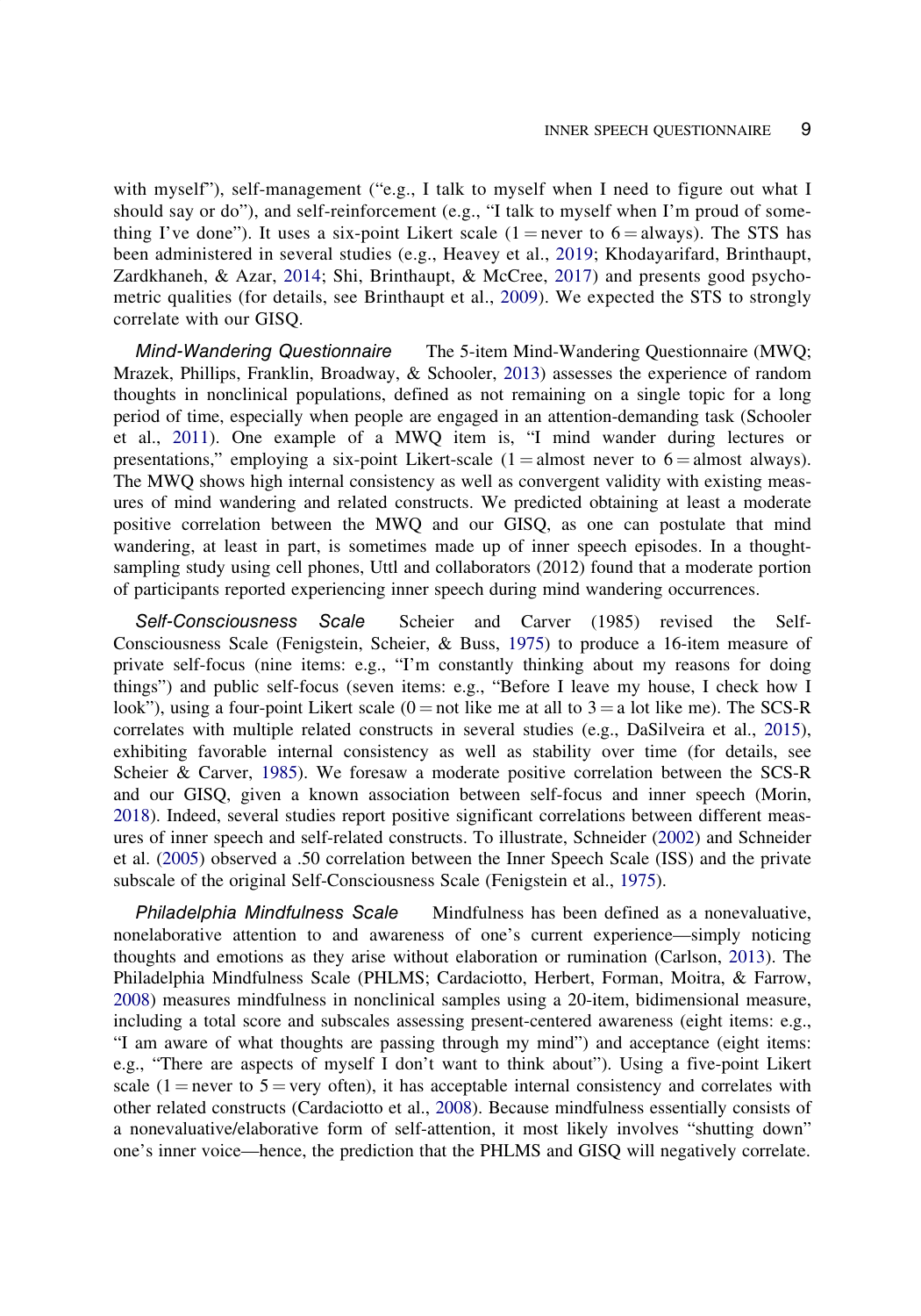## **Results**

## Data Screening, Descriptive Statistics, Reliability, and Validity

All statistical analyses were conducted in SPSS v. 24. Data were screened for response ranges and missing responses, resulting in no removed data. Participants generally endorsed GISO items "often" [\(Table 1](#page-4-0);  $M = 209.64$ ,  $SD = 35.77$ ,  $N = 224$ ), with some variance (see [Table 2\)](#page-10-0). Group sizes were not comparable, and we found no statistically significant differences between group means for gender on the GISQ (males  $N = 45$ , females  $N = 176$ ; one did not identify as male or female;  $M$  age  $= 21$ ), as determined by one-way ANOVA  $(F (2,219) = 2.185, p = .115).$ 

Whereas histograms and boxplots appeared to represent normal distributions, Shapiro-Wilk normality tests showed nonnormal distributions for all measures ( $p < .5$ ). Further investigation of Q-Q plots showed slight deviation from normality at the tails in most cases. Nonparametric analyses were used that produced slightly higher correlations than parametric analyses. [Table 3](#page-11-0) shows GISQ reliability statistics ( $\alpha = .946$ ), of which overall Cronbach's alpha would increase slightly (to  $\alpha = .947$  but not to more than  $\alpha$  based on standardized items) if Item 6 ("I talk to myself about 'music'") was removed. The only corrected itemtotal correlation below .30 was also item 6 ( $r = .15$ , squared multiple  $r = .37$ ), which, if removed, would decrease the total average 2.96 points.

[Table 3](#page-11-0) also shows that the GISQ exhibits construct validity in relation to other theoretically convergent and divergent scales. For example, the GISQ significantly correlates positively with the global score of the STS  $(r = .64)$  and all its subscales, as well as the SCS-R  $(r = .52)$  and its subscales. An example of divergent validity is the negative correlation we found between the GISQ and the acceptance subscale of the PHLMS ( $r = -.38$ ). Results of GISQ subscale validity are reported in the factor analysis section below.

#### GISQ Self-Reports of Inner Speech in Content, Activities, and Functions

Participants  $(N = 221)$  were "fairly confident" in the accuracy of their GISQ endorsements (50% fairly confident, 40% very confident). Participants "very often" endorsed items designed to measure inner speech about content, such as (in descending order) future  $(M = 4.29)$ , hypothetical situations  $(M = 4.17)$ , education  $(M = 4.11)$ , relationships  $(M = 4.10)$ , and negative emotions  $(M = 4.00)$ . Further, inner speech was "often" reported about a variety of topics including behavior, finances, past, people, motives, and self-identity.

Participants "very often" reported using inner speech when involved in a lack of activities such as when alone/bored ( $M = 4.34$ ), or when involved in activities like studying ( $M = 4.07$ ) and walking  $(M = 4.04)$ . Participants also "often" reported using inner speech when driving, using language, at work or school, meeting people, and when they want to rely on the self. In terms of functions, participants "very often" reported using inner speech when remembering  $(M = 4.43)$ , mind-wandering  $(M = 4.24)$ , orienting the self  $(M = 4.00)$ , and in order to plan  $(M = 4.15)$ , rehearse ahead of time  $(M = 4.09)$ , and think critically  $(M = 4.07)$ . Furthermore, inner speech was "often" reported in order to concentrate, replay past conversations, motivate oneself, cope, control emotions, and avoid saying out loud what one wants to say.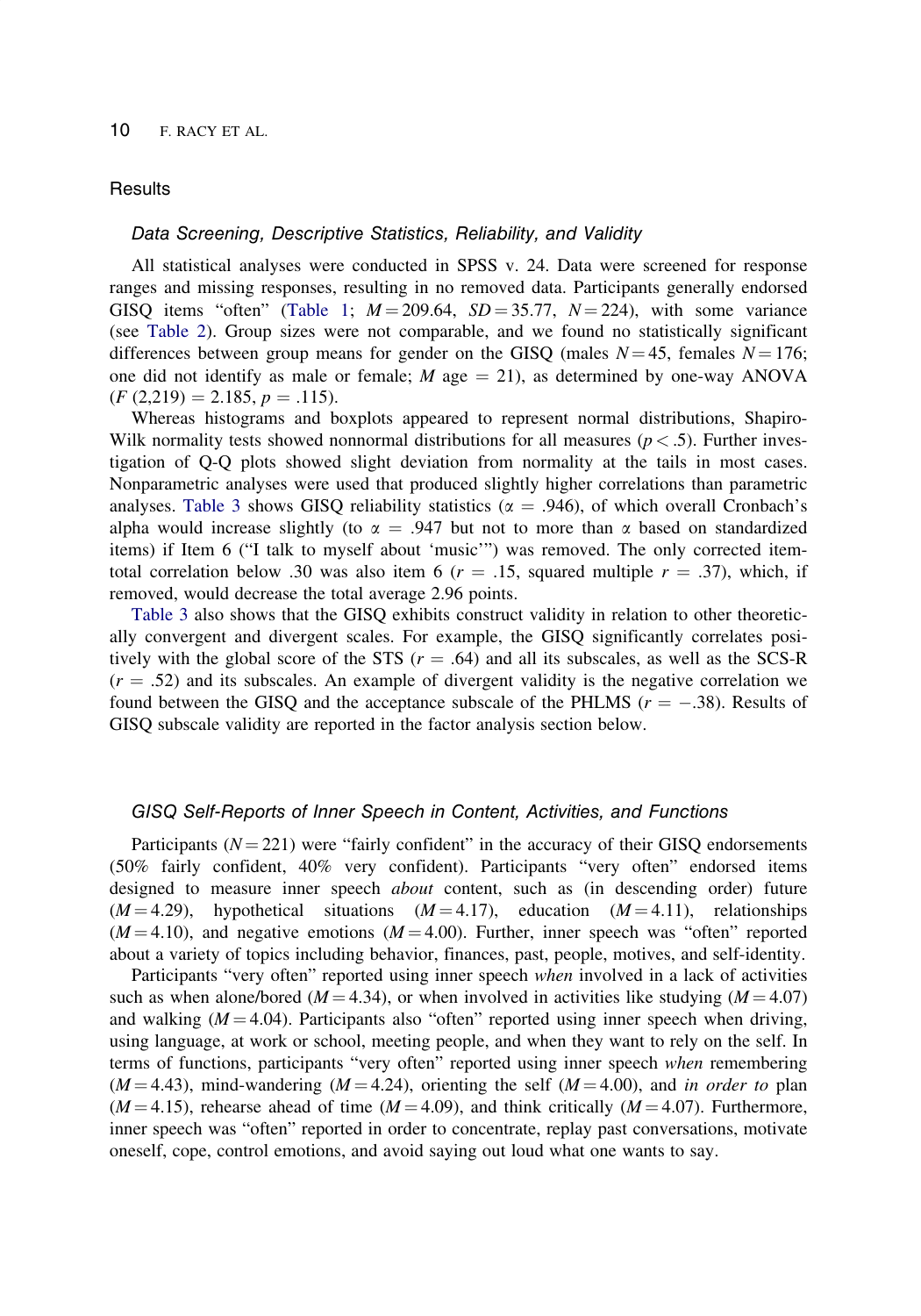<span id="page-10-0"></span>

| <i>Item</i>    | $\cal N$   | Rng                      | Min                                  | Max | $\boldsymbol{M}$ | SD    | Var   | Skew     | SE   |
|----------------|------------|--------------------------|--------------------------------------|-----|------------------|-------|-------|----------|------|
| $\mathbf{1}$   | 230        | 5                        | $\boldsymbol{0}$                     | 5   | 3.90             | 1.011 | 1.021 | $-.831$  | .160 |
| $\mathfrak{2}$ | 230        | 5                        | $\boldsymbol{0}$                     | 5   | 3.10             | 1.353 | 1.832 | $-.191$  | .160 |
| 3              | 230        | 5                        | $\boldsymbol{0}$                     | 5   | 4.00             | 1.096 | 1.201 | $-1.317$ | .160 |
| 4              | 230        | 5                        | $\boldsymbol{0}$                     | 5   | 4.02             | 1.030 | 1.061 | $-1.108$ | .160 |
| 5              | 230        | $\overline{\mathcal{L}}$ | $\mathbf{1}$                         | 5   | 4.11             | .884  | .782  | $-.988$  | .160 |
| 6              | 230        | 5                        | $\boldsymbol{0}$                     | 5   | 2.93             | 1.569 | 2.463 | $-.274$  | .160 |
| 7              | 230        | 5                        | $\overline{0}$                       | 5   | 3.88             | 1.269 | 1.610 | $-1.128$ | .160 |
| 8              | 230        | 5                        | $\boldsymbol{0}$                     | 5   | 3.72             | 1.208 | 1.459 | $-.845$  | .160 |
| 9              | 229        | 5                        | $\boldsymbol{0}$                     | 5   | 3.74             | 1.144 | 1.308 | $-.643$  | .161 |
| 10             | 230        | 5                        | $\boldsymbol{0}$                     | 5   | 3.57             | 1.285 | 1.652 | $-.610$  | .160 |
| 11             | 230        | 5                        | $\boldsymbol{0}$                     | 5   | 4.17             | 1.184 | 1.402 | $-1.663$ | .160 |
| 12             | 230        | 5                        | $\boldsymbol{0}$                     | 5   | 2.88             | 1.326 | 1.758 | $-.273$  | .160 |
| 13             | 230        | 5                        | $\overline{0}$                       | 5   | 3.56             | 1.191 | 1.418 | $-.568$  | .160 |
| 14             | 230        | 5                        | $\boldsymbol{0}$                     | 5   | 3.03             | 1.384 | 1.916 | $-.294$  | .160 |
| 15             | 230        | 5                        | $\boldsymbol{0}$                     | 5   | 3.66             | 1.185 | 1.404 | $-.873$  | .160 |
| 16             | 230        | 5                        | $\boldsymbol{0}$                     | 5   | 3.58             | 1.309 | 1.712 | $-.904$  | .160 |
| 17             | 229        | 5                        | $\boldsymbol{0}$                     | 5   | 3.16             | 1.230 | 1.513 | $-.383$  | .161 |
| 18             | 229        | 5                        | $\boldsymbol{0}$                     | 5   | 2.83             | 1.626 | 2.645 | $-.233$  | .161 |
| 19             | 230        | 5                        | $\boldsymbol{0}$                     | 5   | 3.02             | 1.195 | 1.427 | $-.290$  | .160 |
| 20             | 230        | 5                        | $\boldsymbol{0}$                     | 5   | 3.62             | 1.137 | 1.293 | $-.853$  | .160 |
| 21             | 230        | 5                        | $\overline{0}$                       | 5   | 3.83             | 1.131 | 1.280 | $-.913$  | .160 |
| 22             | 230        | 5                        | $\boldsymbol{0}$                     | 5   | 2.88             | 1.319 | 1.741 | $-.177$  | .160 |
| 23             | 230        | 5                        | $\boldsymbol{0}$                     | 5   | 4.10             | 1.117 | 1.247 | $-1.214$ | .160 |
| 24             | 230        | 5                        | $\boldsymbol{0}$                     | 5   | 3.77             | 1.240 | 1.538 | $-.809$  | .160 |
| 25             | 230        | 5                        | $\boldsymbol{0}$                     | 5   | 3.81             | 1.512 | 2.286 | $-1.193$ | .160 |
| 26             | 230        | 5                        | $\boldsymbol{0}$                     | 5   | 4.29             | 1.055 | 1.114 | $-1.967$ | .160 |
| 27             | 230        | 5                        | $\boldsymbol{0}$                     | 5   | 3.57             | 1.436 | 2.062 | $-.765$  | .160 |
|                |            |                          |                                      | 5   |                  |       |       | $-.700$  |      |
| 28             | 230<br>230 | 5<br>5                   | $\boldsymbol{0}$<br>$\boldsymbol{0}$ | 5   | 3.58<br>3.39     | 1.167 | 1.362 | $-.683$  | .160 |
| 29             |            |                          |                                      |     |                  | 1.265 | 1.601 |          | .160 |
| 30             | 230        | 5                        | $\boldsymbol{0}$                     | 5   | 3.44             | 1.212 | 1.470 | $-.376$  | .160 |
| 31             | 230        | 6                        | $\boldsymbol{0}$                     | 6   | 3.43             | 1.322 | 1.748 | $-.536$  | .160 |
| 32             | 230        | 5                        | $\boldsymbol{0}$                     | 5   | 3.82             | 1.250 | 1.562 | $-.876$  | .160 |
| 33             | 230        | 5                        | $\boldsymbol{0}$                     | 5   | 4.27             | .927  | .859  | $-1.448$ | .160 |
| 34             | 230        | 5                        | $\boldsymbol{0}$                     | 5   | 3.88             | 1.152 | 1.327 | $-.910$  | .160 |
| 35             | 230        | 5                        | $\boldsymbol{0}$                     | 5   | 3.73             | 1.248 | 1.558 | $-.980$  | .160 |
| 36             | 230        | 5                        | $\boldsymbol{0}$                     | 5   | 4.07             | 1.021 | 1.043 | $-1.083$ | .160 |
| 37             | 230        | 5                        | $\boldsymbol{0}$                     | 5   | 4.15             | .957  | .916  | $-1.154$ | .160 |
| 38             | 230        | 5                        | $\boldsymbol{0}$                     | 5   | 4.09             | 1.096 | 1.201 | $-1.347$ | .160 |
| 39             | 230        | 5                        | $\boldsymbol{0}$                     | 5   | 3.47             | 1.468 | 2.154 | $-.734$  | .160 |
| 40             | 230        | 5                        | $\boldsymbol{0}$                     | 5   | 3.91             | 1.179 | 1.390 | $-1.298$ | .160 |
| 41             | 230        | 5                        | $\boldsymbol{0}$                     | 5   | 2.88             | 1.741 | 3.030 | $-.264$  | .160 |
| 42             | 230        | 5                        | $\boldsymbol{0}$                     | 5   | 3.83             | 1.297 | 1.681 | $-1.103$ | .160 |
| 43             | 229        | 5                        | $\boldsymbol{0}$                     | 5   | 4.04             | 1.258 | 1.582 | $-1.556$ | .161 |
| 44             | 230        | 5                        | $\boldsymbol{0}$                     | 5   | 4.43             | .852  | .727  | $-1.680$ | .160 |
| 45             | 229        | 5                        | $\boldsymbol{0}$                     | 5   | 3.83             | 1.515 | 2.294 | $-1.336$ | .161 |
| 46             | 230        | 5                        | $\boldsymbol{0}$                     | 5   | 4.34             | 1.105 | 1.221 | $-2.095$ | .160 |
| 47             | 230        | 5                        | $\overline{0}$                       | 5   | 4.07             | 1.102 | 1.214 | $-1.197$ | .160 |

TABLE 2 (GISQ) Item Descriptive Statistics

(Continued)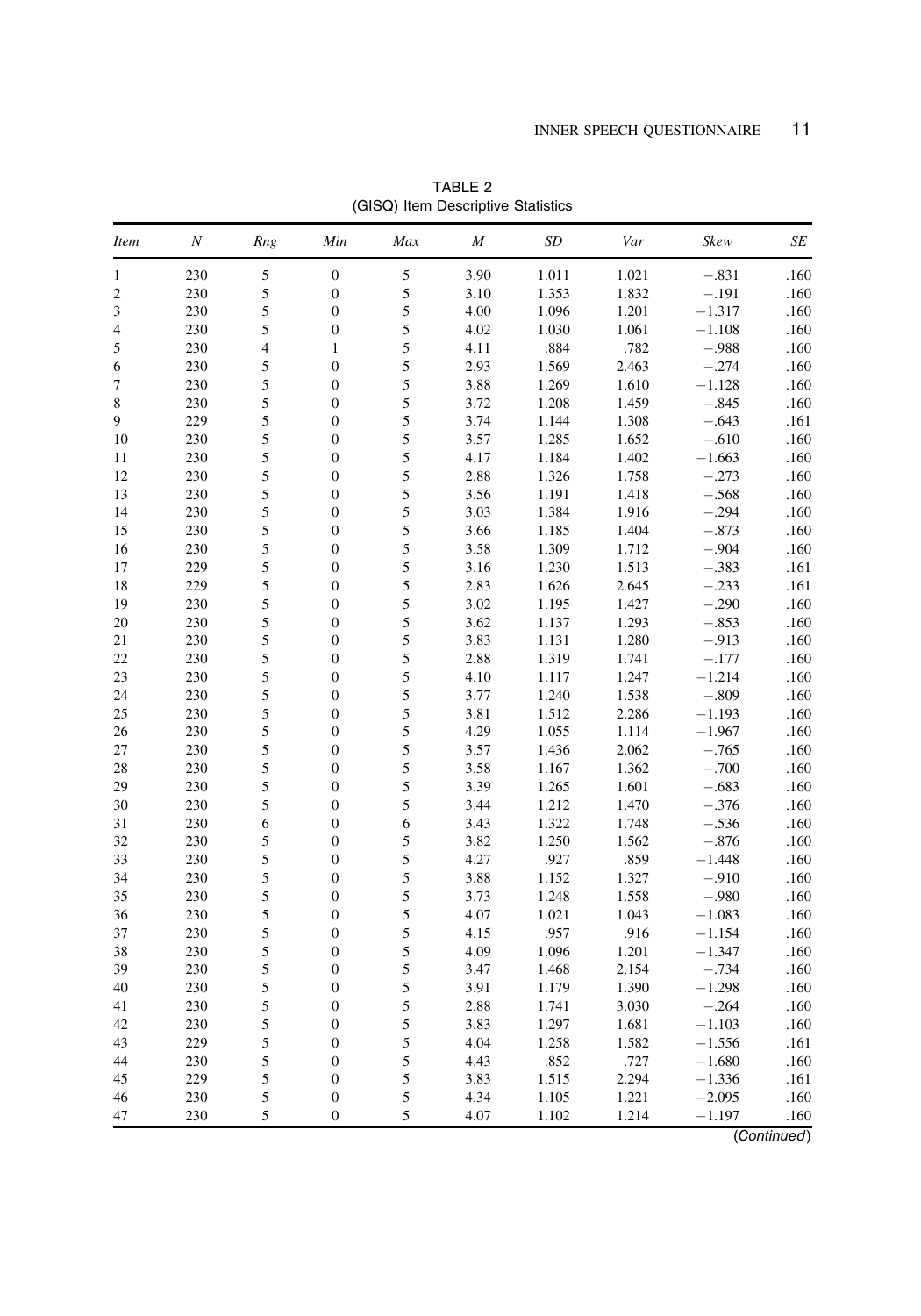<span id="page-11-0"></span>

|              |     |   |          |   | TABLE 2      |       |       |          |      |
|--------------|-----|---|----------|---|--------------|-------|-------|----------|------|
|              |     |   |          |   | (Continued). |       |       |          |      |
| 48           | 229 |   | $\Omega$ |   | 3.98         | 1.237 | 1.530 | $-1.220$ | .161 |
| 49           | 230 | 5 | $\Omega$ |   | 3.72         | 1.261 | 1.590 | $-.925$  | .160 |
| 50           | 230 | 5 | $\Omega$ |   | 3.28         | 1.507 | 2.272 | $-.583$  | .160 |
| 51           | 230 | 5 | $\Omega$ |   | 3.18         | 1.572 | 2.470 | $-.509$  | .160 |
| 52           | 230 |   | $\Omega$ |   | 3.14         | 1.555 | 2.417 | $-.586$  | .160 |
| 53           | 230 | 5 | $\Omega$ |   | 4.24         | 1.070 | 1.146 | $-1.728$ | .160 |
| 54           | 230 | 5 | $\Omega$ |   | 3.82         | 1.201 | 1.442 | $-1.108$ | .160 |
| 55           | 229 | 5 | $\Omega$ |   | 4.00         | 1.141 | 1.303 | $-1.063$ | .161 |
| 56           | 230 | 5 | $\Omega$ |   | 3.31         | 1.666 | 2.775 | $-.684$  | .160 |
| 57           | 230 | 5 | $\Omega$ |   | 3.41         | 1.389 | 1.929 | $-.751$  | .160 |
| $\mathsf{C}$ | 221 | 3 | 2        | 5 | 4.29         | .678  | .459  | $-.686$  | .164 |

Note.  $N =$  number of completed responses, Rng = actual range (possible range from 0 to 5), Min = actual minimum response, Max = actual maximum response,  $SD =$  standard deviation, Var = variance, SE = standard error,  $C = GISQ$  confidence ratings. See Appendix A for full GISQ item descriptions.

|                                                                                             |  | TABLE 3 |                           |  |  |  |
|---------------------------------------------------------------------------------------------|--|---------|---------------------------|--|--|--|
| Exploratory Reliability $(x)$ and Validity of Inner Speech Correlates to the GISQ Total and |  |         |                           |  |  |  |
|                                                                                             |  |         | <b>Emerging Subscales</b> |  |  |  |

|                                  | r with GISQ factor |            |              |          |             |              |            |  |  |  |  |  |
|----------------------------------|--------------------|------------|--------------|----------|-------------|--------------|------------|--|--|--|--|--|
| Measure                          | T(0.95)            | Refl (.82) | Obsy $(.80)$ | Cog(.79) | Act $(.79)$ | Mang $(.67)$ | Goal (.75) |  |  |  |  |  |
| STS (.88)                        | .64                | .47        | .62          | .52      | .42         | .46          | .51        |  |  |  |  |  |
| Social assessment (.77)          | .55                | .36        | .64          | .41      | .35         | .38          | .43        |  |  |  |  |  |
| Self-reinforcement (.88)         | .44                | .51        | $.14*$       | .38      | .38         | .30          | .29        |  |  |  |  |  |
| Self-criticism (.84)             | .41                | .24        | .58          | .28      | .27         | .33          | .36        |  |  |  |  |  |
| Self-management (.76)            | .52                | .31        | .50          | .54      | .30         | .37          | .50        |  |  |  |  |  |
| $SCS-R$ $(.80)$                  | .52                | .40        | .56          | .23      | .36         | .25          | .46        |  |  |  |  |  |
| Private self-consciousness (.67) | .47                | .47        | .40          | .28      | .35         | .19          | .34        |  |  |  |  |  |
| Public self-consciousness (.82)  | .44                | .22        | .55          | .12      | .27         | .23          | .46        |  |  |  |  |  |
| RRQ Rumination (.88)             | .29                | .13        | .56          | .14      | .18         | $.16*$       | .27        |  |  |  |  |  |
| RRQ Reflection (.88)             | .28                | .40        | .50          | .24      | .28         | .04          | .07        |  |  |  |  |  |
| PHLMS (.74)                      | $-.09$             | .07        | $-.25$       | .01      | $-.11$      | $-.03$       | $-.05$     |  |  |  |  |  |
| Awareness (.79)                  | .31                | .33        | .20          | .24      | .21         | $.16*$       | .23        |  |  |  |  |  |
| Acceptance (.84)                 | $-.38$             | $-.18$     | $-.49$       | $-.21$   | $-.30$      | $-.18$       | $-.27$     |  |  |  |  |  |
| MWO (.84)                        | .23                | .12        | .34          | .10      | .12         | $.13*$       | .24        |  |  |  |  |  |

Note.  $r =$  Spearman's correlations; all correlations are significant at the .001 level, except those indicated by \* (significant at the .005 level) and those shaded (nonsignificant). Italics indicate subscales. T = total  $Refl = self-reflection,$   $Obsv = self-observation,$   $Cog = cognition,$   $Act = activities,$   $Mang = self-management,$  $Cope = \text{coping}$ ;  $STS = Self-Talk$  Scale,  $SCS-R = Self-Consciousness$  Scale Revised,  $RRQ =$  Rumination Reflection Questionnaire, PHLMS = Philadelphia Mindfulness Scale, MWQ = Mind-Wandering Questionnaire. RRQ total correlations are not presented, because the total score is not used.

## Comparing Phenomenology Results (Study 1) to the GISQ (Study 2)

In relation to its phenomenological roots and content validity, [Table 1](#page-4-0) shows that the most frequently  $( \geq 1.5\%)$  self-reported inner speech topics found in Study 1 (using the open-format form) were also commonly endorsed on the GISQ. For example, the GISQ item I talk to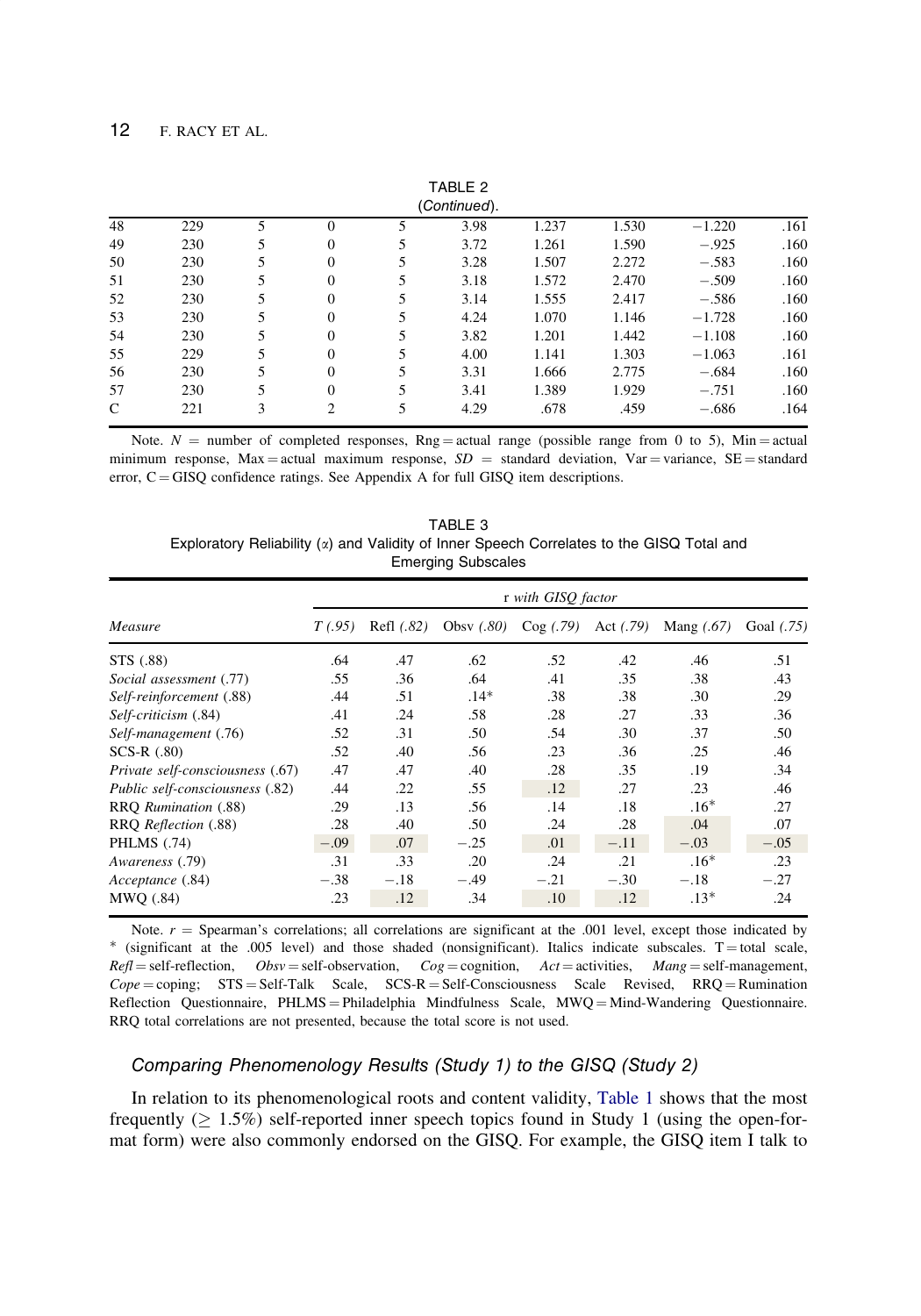<span id="page-12-0"></span>myself "about negative emotions" was both endorsed "often"  $(M = 4.0)$  and occurred frequently in Study 1 (10.2% of 6110 instances), whereas "in order to problem-solve"  $(M = 4.27)$  occurred 7.6% of the time in Study 1, and "in order to plan"  $(M = 4.15)$  occurred 5.3% of the time in Study 1. Other items following this trend were in order to "motivate myself" and "control emotions," as well as when "remembering" and about "who I am." On the matching low end, the GISQ item "I talk to myself about 'bodily sensations'" was endorsed "sometimes" ( $M = 2.88$ ), and also occurred less frequently (0.7%) in Study 1, whereas the item in order to "listen to my own voice" was endorsed "sometimes"  $(M = 2.88)$ and occurred less frequently (1.37%), with the same pattern found when looking at inner speech about music  $(M = 2.93; .4\%$  of instances).

[Table 1](#page-4-0) also shows that some differences (mismatches) between results from Study 1 and the GISQ emerged. A majority of instances (83%) that emerged in Study 1 were reported less frequently (< 1.5% of instances); however, on average, most GISQ items (91%) were endorsed "often" to "very often." In other words, we found that in general, less frequently reported inner speech topics in Study 1 were reported on the GISQ as occurring more often. Some examples of this trend include "I talk to myself about 'future'"  $(M = 4.29; 1.25%)$  and when "mind wandering" ( $M = 4.24$ ; .7%). We did not find any cases in which more frequently reported instances in Study 1 were endorsed "never" or "rarely" in the GISQ. Within this mismatch category, there was still an overall trending match, such that GISQ averages declined while frequency of associated reported instances also declined.

## GISQ Exploratory Factor Analysis

We began with principle axis factoring and visually inspected the scree plot using Eigenvalues greater than 1 as a guide. In combination with subject matter review of resulting item loadings, we found 14 potential factors. We then used an oblique promax rotation, of which the correlation matrix showed that correlations off the main diagonal were larger in absolute value than .2, and there was a moderate degree of relationship between some factors. [Table 4](#page-13-0) shows the resulting pattern matrix. For efficient visibility, we asked SPSS not to print coefficients below .2. Lower than ideal loadings should be considered with new measures for item and factor revision purposes (Hair, Black, Babin, Anderson, & Tatham, [2009\)](#page-18-0). Out of 57 items, 10 reached ideal loading, 17 reached acceptable loading, and most other items reached the current minimum exploratory loading expectation (at least .3), with exception of some, such as Items 53 (when "mind wandering") and 8 (about "people around me"). Very few items had complex loadings  $(\geq .3)$  on more than one factor).

The extracted factors cumulatively accounted for 65.42% of the variance, and Item 6 (about music) had the lowest extracted communality (.349); but, in general, items were well represented (communality  $> .4$ ) inside the factor space. Considering lower than ideal loadings at this stage, we found four moderately strong factors (self-reflection, self-observation, cognition, and activities), two moderate factors (self-management and self-goals), two moderately weak factors (relationships and mental planning), and five weak factors (a second activities factor, coping, language, and two unnamed factors). Item 39 (self-censorship) loaded on its own.

[Table 3](#page-11-0) presents reliability of these moderately strong and moderate exploratory GISQ subscales (and the earlier mentioned total distribution), showing acceptable reliability  $(\alpha > .7)$  in all cases except one (self-management,  $\alpha = .67$ ). [Table 3](#page-11-0) also shows convergent and divergent validity of these proposed subscales in relation to other measures, showing moderate exploratory validity. For example, the GISQ subscale for the factor of self-observation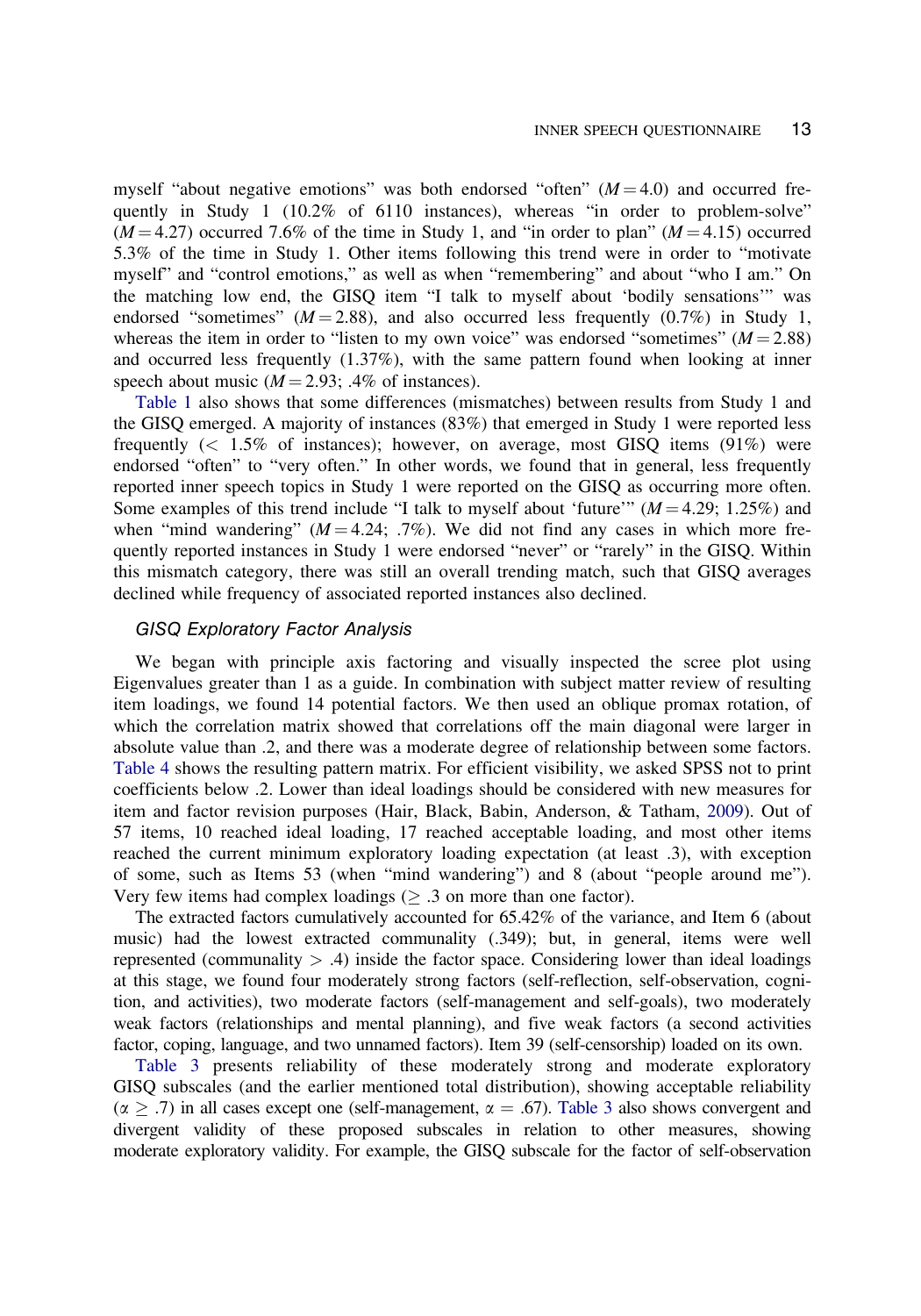<span id="page-13-0"></span>

|     |                                                                                                                                                                                                                                                                                                                                                                                  |                                                                          |                                                             |                |          |         | TABLE 4        | GISQ Promax Rotated Factor Components (Eignvalues > 1) with Variance Explained |               |                |                |                |                 |                |
|-----|----------------------------------------------------------------------------------------------------------------------------------------------------------------------------------------------------------------------------------------------------------------------------------------------------------------------------------------------------------------------------------|--------------------------------------------------------------------------|-------------------------------------------------------------|----------------|----------|---------|----------------|--------------------------------------------------------------------------------|---------------|----------------|----------------|----------------|-----------------|----------------|
|     |                                                                                                                                                                                                                                                                                                                                                                                  |                                                                          |                                                             |                |          |         |                | Factor                                                                         |               |                |                |                |                 |                |
| tem |                                                                                                                                                                                                                                                                                                                                                                                  | $\sim$                                                                   | Σ                                                           | 4              | 5        | $\circ$ | $\overline{a}$ | ${}^{\circ}$                                                                   | $\mathcal{O}$ | $\overline{a}$ | $\overline{I}$ | $\overline{L}$ | $\overline{13}$ | $\overline{A}$ |
|     |                                                                                                                                                                                                                                                                                                                                                                                  |                                                                          |                                                             |                |          |         |                |                                                                                |               |                |                |                |                 |                |
|     |                                                                                                                                                                                                                                                                                                                                                                                  |                                                                          |                                                             |                |          |         |                | 212                                                                            |               |                |                |                |                 |                |
|     |                                                                                                                                                                                                                                                                                                                                                                                  |                                                                          |                                                             |                |          |         |                |                                                                                |               |                |                |                |                 |                |
|     |                                                                                                                                                                                                                                                                                                                                                                                  |                                                                          |                                                             |                |          | .354    |                |                                                                                |               |                |                |                | .220            |                |
|     |                                                                                                                                                                                                                                                                                                                                                                                  |                                                                          |                                                             |                |          |         |                |                                                                                |               |                |                |                |                 |                |
|     |                                                                                                                                                                                                                                                                                                                                                                                  |                                                                          |                                                             |                |          |         |                |                                                                                |               |                |                |                |                 |                |
|     |                                                                                                                                                                                                                                                                                                                                                                                  |                                                                          |                                                             |                |          |         | 208            |                                                                                |               |                |                | 285            | 315<br>296      |                |
|     |                                                                                                                                                                                                                                                                                                                                                                                  |                                                                          | 218                                                         |                | 219      |         |                |                                                                                |               |                |                |                |                 |                |
|     |                                                                                                                                                                                                                                                                                                                                                                                  |                                                                          |                                                             |                |          |         |                |                                                                                |               |                | .238           |                | .250            |                |
|     |                                                                                                                                                                                                                                                                                                                                                                                  |                                                                          |                                                             |                |          |         |                |                                                                                |               |                |                |                |                 |                |
|     |                                                                                                                                                                                                                                                                                                                                                                                  | $\frac{25}{25}$<br>$\frac{25}{25}$<br>$\frac{25}{25}$<br>$\frac{25}{25}$ |                                                             |                |          |         |                |                                                                                |               |                |                |                |                 |                |
|     |                                                                                                                                                                                                                                                                                                                                                                                  |                                                                          |                                                             |                |          |         |                |                                                                                |               | 213            |                |                |                 |                |
|     |                                                                                                                                                                                                                                                                                                                                                                                  |                                                                          |                                                             |                |          |         |                | 204                                                                            |               |                |                |                |                 | .216           |
|     |                                                                                                                                                                                                                                                                                                                                                                                  |                                                                          |                                                             |                |          |         |                |                                                                                |               |                |                |                |                 |                |
|     |                                                                                                                                                                                                                                                                                                                                                                                  |                                                                          |                                                             |                |          |         |                |                                                                                |               |                |                |                |                 |                |
|     |                                                                                                                                                                                                                                                                                                                                                                                  |                                                                          |                                                             |                |          | 311     |                |                                                                                |               |                |                |                |                 |                |
|     |                                                                                                                                                                                                                                                                                                                                                                                  |                                                                          |                                                             |                |          |         |                |                                                                                |               |                |                |                |                 |                |
|     |                                                                                                                                                                                                                                                                                                                                                                                  |                                                                          |                                                             |                |          |         |                |                                                                                |               |                |                |                |                 |                |
|     |                                                                                                                                                                                                                                                                                                                                                                                  |                                                                          |                                                             |                | .284     |         |                |                                                                                |               | .255           |                |                |                 |                |
|     |                                                                                                                                                                                                                                                                                                                                                                                  |                                                                          | $657$<br>$652$<br>$654$<br>$654$<br>$654$<br>$654$<br>$654$ |                |          |         |                |                                                                                |               |                |                |                |                 |                |
|     |                                                                                                                                                                                                                                                                                                                                                                                  | $\sim$<br>25                                                             |                                                             |                |          |         |                |                                                                                |               |                | .272           |                |                 |                |
|     |                                                                                                                                                                                                                                                                                                                                                                                  |                                                                          |                                                             |                |          |         |                |                                                                                |               |                |                |                |                 |                |
|     | $\begin{array}{ c c c c c c c c } \hline \texttt{3.63}\ \texttt{3.64}\ \texttt{4.7}\ \texttt{5.63}\ \texttt{6.7}\ \texttt{7.7}\ \texttt{8.8}\ \texttt{9.7}\ \texttt{10.7}\ \texttt{11.7}\ \texttt{12.7}\ \texttt{13.7}\ \texttt{24.7}\ \texttt{35.7}\ \texttt{46.7}\ \texttt{57.7}\ \texttt{68.7}\ \texttt{78.7}\ \texttt{89.7}\ \texttt{90.7}\ \texttt{11.7}\ \texttt{12.7}\ \$ |                                                                          |                                                             | <b>8882488</b> |          |         |                |                                                                                |               |                |                |                |                 | 216            |
|     |                                                                                                                                                                                                                                                                                                                                                                                  |                                                                          | 204                                                         |                |          |         |                | 318                                                                            |               |                |                |                |                 |                |
|     |                                                                                                                                                                                                                                                                                                                                                                                  |                                                                          |                                                             |                |          | 344     |                |                                                                                |               |                | .235           |                |                 |                |
|     |                                                                                                                                                                                                                                                                                                                                                                                  |                                                                          |                                                             |                |          |         |                |                                                                                |               |                |                |                |                 |                |
|     |                                                                                                                                                                                                                                                                                                                                                                                  |                                                                          |                                                             |                | នុង្គន្ល |         |                |                                                                                |               |                |                |                |                 |                |
|     |                                                                                                                                                                                                                                                                                                                                                                                  |                                                                          |                                                             |                |          |         |                |                                                                                |               |                |                |                |                 |                |
|     |                                                                                                                                                                                                                                                                                                                                                                                  |                                                                          |                                                             |                |          |         | 250            | 280                                                                            |               |                |                |                |                 |                |
|     |                                                                                                                                                                                                                                                                                                                                                                                  |                                                                          | 205                                                         |                |          | .783    |                |                                                                                |               |                |                |                |                 |                |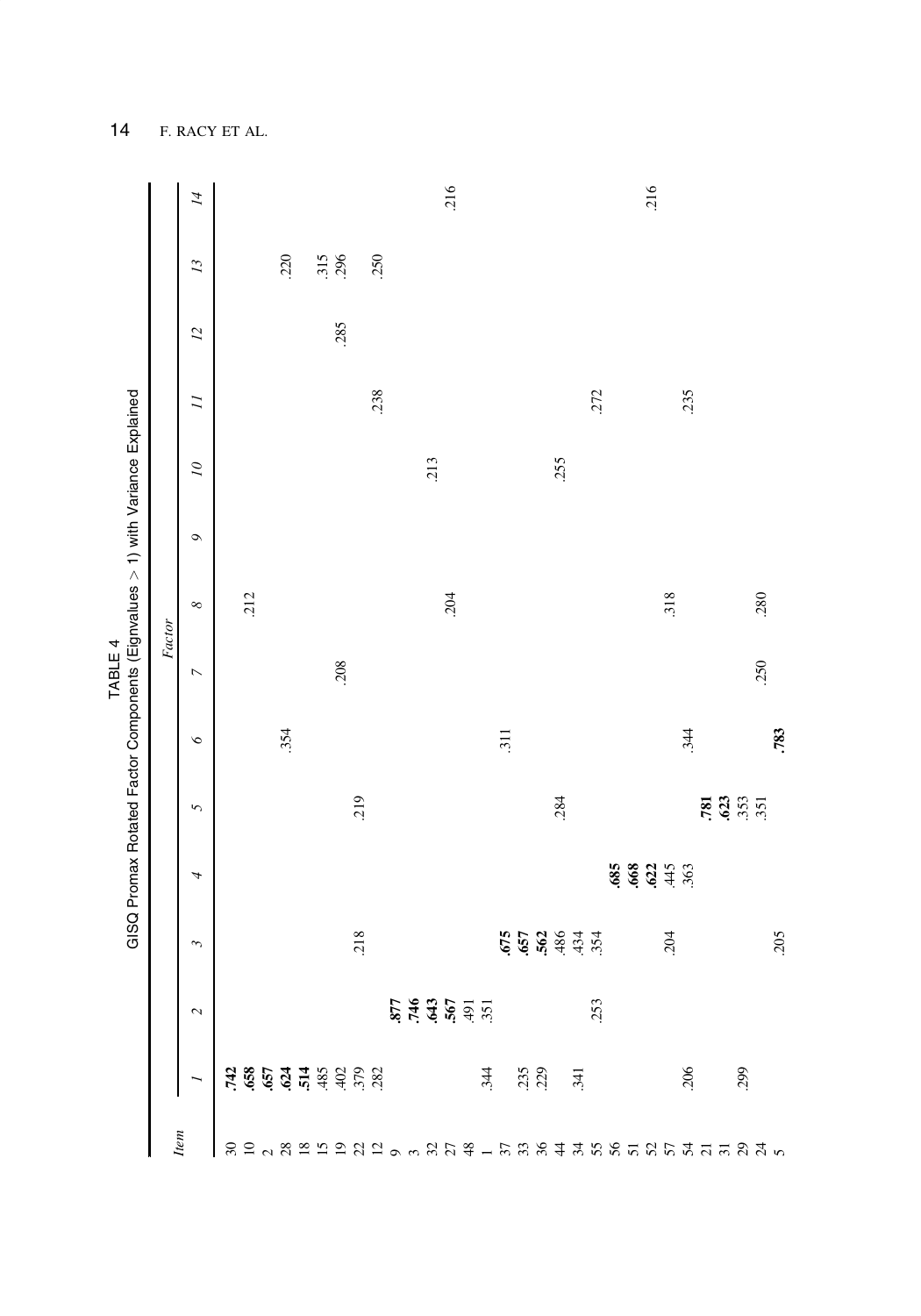| 218          |                    |                         |      |    |                                                    | 235  |      |      |      |      |     |     |                                                                                                                                                                                                    |     |      |     |      |      |            |                                      | $372$<br>1.92<br>1.82 |              | 65.42 |                                                                                                                                                                                                                                                                                                                                                                                                                                                                                                                                                                                                    |                             |
|--------------|--------------------|-------------------------|------|----|----------------------------------------------------|------|------|------|------|------|-----|-----|----------------------------------------------------------------------------------------------------------------------------------------------------------------------------------------------------|-----|------|-----|------|------|------------|--------------------------------------|-----------------------|--------------|-------|----------------------------------------------------------------------------------------------------------------------------------------------------------------------------------------------------------------------------------------------------------------------------------------------------------------------------------------------------------------------------------------------------------------------------------------------------------------------------------------------------------------------------------------------------------------------------------------------------|-----------------------------|
|              |                    |                         |      |    | .220                                               |      |      |      |      |      |     |     |                                                                                                                                                                                                    |     |      |     |      |      | 732<br>316 |                                      | $1.08\,$              | $1.90\,$     | 63.60 |                                                                                                                                                                                                                                                                                                                                                                                                                                                                                                                                                                                                    |                             |
| 296          |                    |                         |      |    |                                                    |      | 222  |      |      |      |     |     |                                                                                                                                                                                                    |     |      | 628 | .486 |      |            |                                      | 1.12                  | 1.95         | 61.70 | Note. Bold = loading $\geq 0.5$ ; loadings below .2 are not represented here. E = eignvalue, V = variance accounted for by each factor, CV = cumulative variance<br>accounted for by current and preceding factors. Factor component list: $1 = \text{self-reflection}, 2 = \text{self-observation}, 3 = \text{cognition}, 4 = \text{activityities}, 5 = \text{self-management},$<br>$8 = \text{coping}$ , $9 = \text{relationship}$ , $10 = \text{mental planning}$ , $11 = \text{language}$ , $12 = \text{unspecified}$ , $13 = \text{unspecified}$ , $14 = \text{self-censorship}$ , $See$ GISQ |                             |
|              |                    |                         |      |    |                                                    |      | 260  |      |      |      |     |     |                                                                                                                                                                                                    | 691 | .452 |     |      |      |            |                                      | $1.21$<br>$2.12$      |              | 59.76 |                                                                                                                                                                                                                                                                                                                                                                                                                                                                                                                                                                                                    |                             |
|              | $.260$<br>$.256$   |                         | .277 |    | .257                                               |      |      |      |      |      |     | 588 | 514                                                                                                                                                                                                |     |      |     |      |      |            |                                      | 1.28                  | 2.24         | 57.64 |                                                                                                                                                                                                                                                                                                                                                                                                                                                                                                                                                                                                    |                             |
|              |                    |                         |      |    |                                                    |      |      |      |      | .820 | 803 |     |                                                                                                                                                                                                    |     |      |     |      |      |            |                                      | 1.35                  | 2.36         | 55.40 |                                                                                                                                                                                                                                                                                                                                                                                                                                                                                                                                                                                                    |                             |
|              |                    |                         |      |    | $757$<br>$730$<br>$730$<br>$758$<br>$738$<br>$758$ |      |      |      |      |      |     |     | 205                                                                                                                                                                                                |     |      |     |      |      |            | .356                                 | $1.41$<br>2.47        |              | 53.04 |                                                                                                                                                                                                                                                                                                                                                                                                                                                                                                                                                                                                    |                             |
|              |                    | 719<br>575<br>68<br>570 |      |    |                                                    |      |      |      |      |      |     |     |                                                                                                                                                                                                    |     | 356  |     |      |      |            |                                      | 1.70                  | 2.99         | 50.56 |                                                                                                                                                                                                                                                                                                                                                                                                                                                                                                                                                                                                    |                             |
| 614          | 355<br>355<br>3573 |                         |      |    |                                                    |      | .223 |      | .251 |      |     |     |                                                                                                                                                                                                    |     |      |     |      | .251 |            |                                      | 1.78                  |              | 47.57 |                                                                                                                                                                                                                                                                                                                                                                                                                                                                                                                                                                                                    |                             |
| .212<br>.263 |                    |                         |      |    |                                                    |      |      | .287 | .204 |      |     |     |                                                                                                                                                                                                    |     |      |     |      |      |            |                                      |                       | 2.21<br>3.87 | 44.45 |                                                                                                                                                                                                                                                                                                                                                                                                                                                                                                                                                                                                    |                             |
|              |                    | 344                     | .224 |    |                                                    |      |      |      |      |      |     |     |                                                                                                                                                                                                    |     |      |     |      |      | .236       |                                      | 2.54                  | 4.45         | 40.58 |                                                                                                                                                                                                                                                                                                                                                                                                                                                                                                                                                                                                    |                             |
| .351         |                    |                         | .235 |    |                                                    | 357  |      |      |      |      |     |     |                                                                                                                                                                                                    |     |      |     |      |      |            |                                      | 2.70<br>4.73          |              | 36.12 |                                                                                                                                                                                                                                                                                                                                                                                                                                                                                                                                                                                                    |                             |
| 217          |                    |                         |      |    |                                                    |      |      |      | 201  |      |     | 217 |                                                                                                                                                                                                    |     |      |     |      |      |            | 207<br>3.34<br>3.39<br>5.39<br>31.39 |                       |              |       |                                                                                                                                                                                                                                                                                                                                                                                                                                                                                                                                                                                                    |                             |
|              |                    |                         |      |    |                                                    | .220 |      | 269  |      |      |     |     |                                                                                                                                                                                                    |     |      |     | 305  |      |            |                                      | $\frac{14.88}{26.1}$  |              |       | $6 =$ goals, $7 =$ activities2, $3$                                                                                                                                                                                                                                                                                                                                                                                                                                                                                                                                                                | for full item descriptions. |
|              | $1 - 89484$        |                         | 43   | 42 | $\overline{4}$                                     | 35   |      |      |      |      |     |     | $\mathbb{C}\otimes \mathbb{C} \otimes \mathbb{C} \cong \mathbb{C} \otimes \mathbb{C} \oplus \mathbb{C} \otimes \mathbb{C} \cong \mathbb{C} \otimes \mathbb{C} \cong \mathbb{C} \otimes \mathbb{C}$ |     |      |     |      |      |            |                                      |                       |              |       |                                                                                                                                                                                                                                                                                                                                                                                                                                                                                                                                                                                                    |                             |

# INNER SPEECH QUESTIONNAIRE 15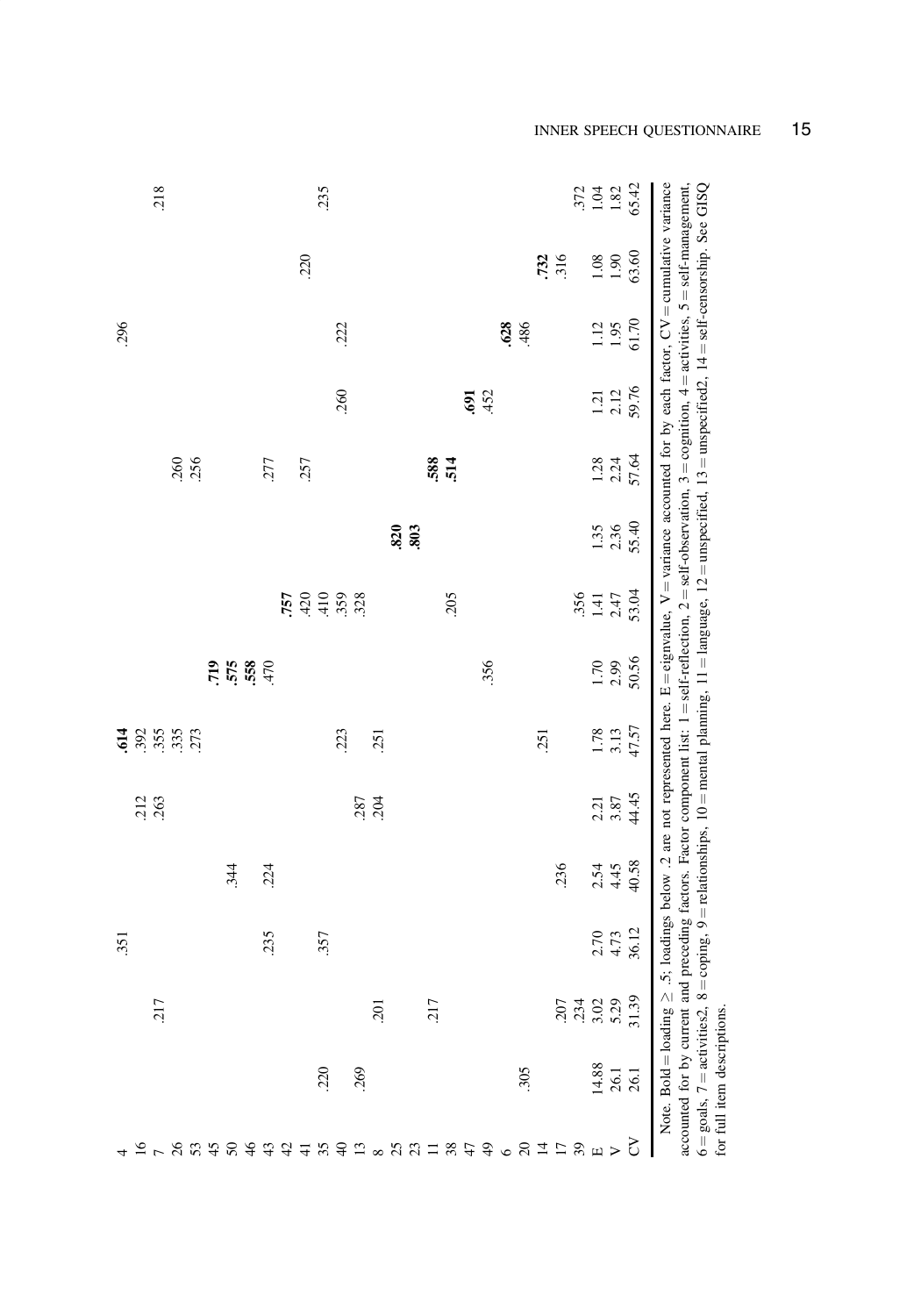<span id="page-15-0"></span>correlated with the STS subscale of self-criticism  $(r = .58)$  and the RRQ subscale of rumination  $(r = .56)$ . Weaker relationships also emerged between theoretically unrelated (or less related) measures; for example, the same factor of self-observation was negatively related to the PHLMS subscale of acceptance  $(r = -.49)$ , and the GISQ factor of reflection was not significantly related to RRQ subscale of rumination ( $r = .13$ ).

Regarding internal consistency of these subscales, inter-item coefficients showed that positive coefficients resulted between most items on associated extracted factors, with a spread of weaker relationships resulting between items from different factors. Some items also had moderately weak to weak relationships with the other items in their respective factors. Some moderate associations also existed between items loading on different factors. These relationships for the GISQ subscales were acceptable ( $r \geq .3$ ).

#### **Discussion**

Overall, these exploratory analyses show that multiple distinct theoretical factors beyond those captured by existing questionnaires underpin responses to the first version of the GISQ, with strong reliability and moderate validity, including corresponding content validity with reports of inner speech experiences in Study 1. The four strongest factors resulting from Study 2 are selfreflection (e.g., ideas, who I am, motives, beliefs, and preferences), cognition (planning, problem solving, critical thinking, and memory), inner speech accompanying activities (on transit, performing hygiene, and meetings), and self-management (finances, education, and errands).

As it stands, the current results show that all factors could benefit from strengthening, but factors requiring the most revision are the second activities factor, coping, relationships, mental planning, and language. Item 6 (about music) does not statistically fit any factor, whereas statistics and face validity indicate that items such as 53 (when mind wandering), 8 (about people around me), 28 (about motives), and 1 (about behavior) need to be reconstructed to represent more distinct factors. Furthermore, face validity indicates that some items also cross over theoretical constructs, such as mental time travel and autobiography (e.g., Schacter, Benoit, & Szpunar, [2017](#page-19-0)), in order to "replay past conversations," and about "past events". Other limitations include occasional double-barreled items (e.g., "I talk to myself when alone" [e.g., bored]) and lack of context (e.g., about "sleep" can be thought of as getting ready for bed, sleep itself, or when waking up).

Moreover, regardless of statistical fit, face validity suggests the limitation that some additional items do not fit extracted factors well. However, these items are still derived from phenomenology, indicating possible additional underlying factors involved in inner speech that require teasing apart. For example, reports of inner speech about positive emotions and negative emotions indicate an emotions factor should be considered. Furthermore, reports of inner speech in order to "motivate myself" and to "rely on myself" indicate a possible underlying self-reinforcement factor (consistent with Brinthaupt et al., [2009](#page-17-0)). Although no pure self-regulation factor emerged from factor analysis, it is interesting to note that our factors of cognition and coping also contain references to self-regulatory activities, consistent with the literature (e.g., Vygotsky, 1943[/1962](#page-19-0)).

The GISQ shows moderate content validity as it intuitively correlates with related measures. Importantly, total and subscale responses correlate with all subcales of the STS an established self-talk questionnaire (Brinthaupt et al., [2009](#page-17-0)). Furthermore, the GISQ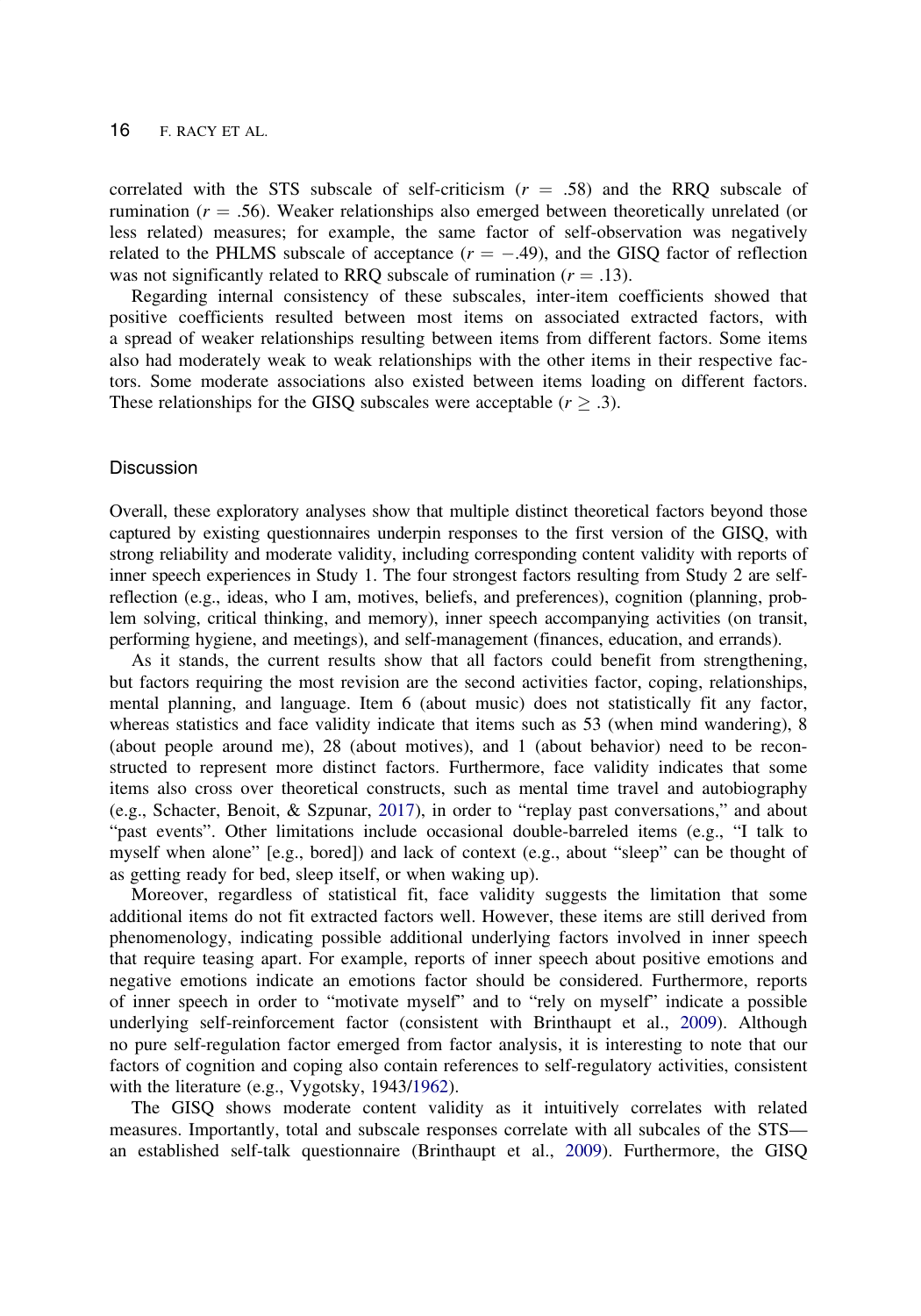<span id="page-16-0"></span>correlates positively with both RRQ subscales, most likely because inner speech is known to be involved in self-reflection and self-rumination (Morin, [2018\)](#page-18-0). As expected, results also support an inner speech association with mind wandering episodes (as assessed by the MWQ) and self-consciousness (SCS-R). Also expected was a negative link to mindfulness (PHLMS), such that as mindfulness increases, inner speech decreases, because of its nonevaluative/elaborative quality of self-focus (Carlson, [2013](#page-17-0)). This makes sense, as in essence mindfulness represents an effort to repress inner speech.

Another observation is that a majority of less frequently self-reported inner speech instances found in Study 1 were endorsed more often on the GISQ, perhaps because the GISQ does a better job of probing for inner speech instances than the open format measure, as it provides participants with specific prompts rather than a blank box. Therefore, we will consider less frequently occurring instances for item generation in the future. For example, perhaps participants did engage in mind wandering episodes using inner speech, but failed to self-report this in Study 1 as a result of being unaware of these experiences, or not knowing how to phrase such experiences. In line with this logic, Heavey and Hurlburt [\(2008](#page-18-0)) argued that responses on inner experience questionnaires may be inflated in comparison to results of fMRI studies. Participants also generally endorsed GISQ items "often," in line with the observation that people overall report using inner speech quite frequently (i.e., over 20% of the time when probed with DES techniques; Heavey & Hurlburt, [2008](#page-18-0)).

Despite not representing a definitive version of the instrument with finalized psychometric assessment, we propose that researchers can use the current iteration either to measure inner speech in a broad sense or to take and adapt some of its factors for specifically defined, theoretically sound purposes.

## GENERAL DISCUSSION AND CONCLUSION

In this article we have presented two studies aimed at addressing one common issue pertaining to the measurement of inner speech: the fact that current techniques (e.g., thought sampling methods and self-report scales) provide little information about the actual content of naturally occurring inner speech in everyday life. To counter this shortcoming, in Study 1 we used a thought-listing procedure asking participants to freely report typical inner speech instances in an open-format form. Replicating previous results employing the same technique (Morin et al., [2018\)](#page-18-0), we observed frequent self-regulatory and self-referential inner speech (especially negative emotions), as well as multiple other functions and topics, such as driving, current events, leisure activities, sleeping, memory, and reading/writing. To our knowledge, this information was calculated using the most comprehensive coding system presently in existence.

In Study 2 we relied on this inner speech frequency information to design the GISQ and created 57 items assessing inner speech based on what participants report typically talking to themselves about. The GISQ exhibits moderately good preliminary psychometric qualities such as internal and external reliability and validity and, importantly, represents in our view a more ecologically valid instrument not designed based on some a priori ideas as to what inner speech is used for or made up of. As such, our more inclusive instrument is designed to measure a wide array of inner speech topics and functions instead of specific functions (e.g., the STS) or phenomenological qualities of the instances themselves (e.g., the VISQ).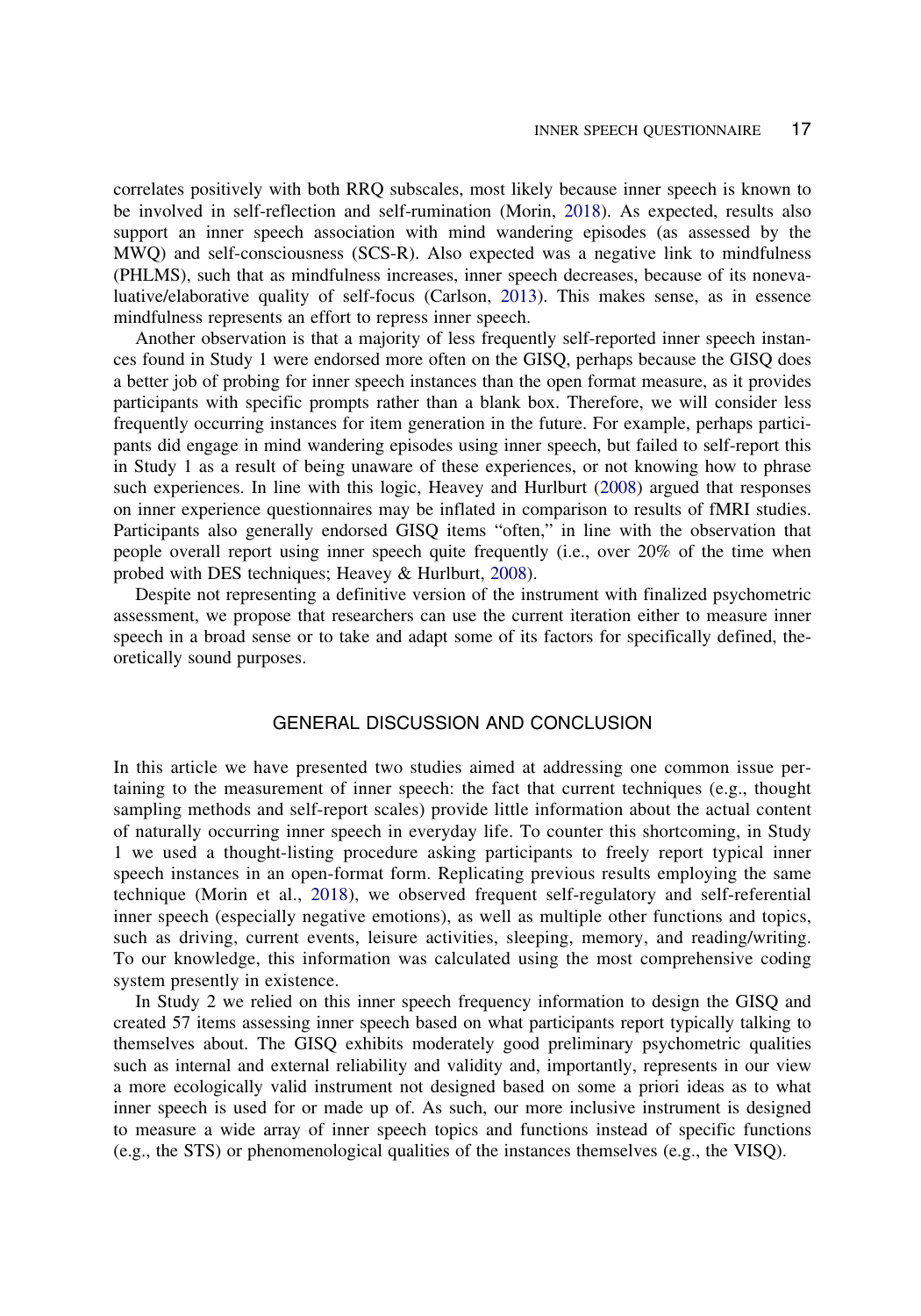<span id="page-17-0"></span>Our GISQ certainly requires further validation work, especially test–retest reliability and more content validity confirmation using additional scales assessing inner speech and selfrelated constructs. The GISQ also needs to be administered to several more participants to refine our knowledge of its in-depth psychometric qualities. We hope that, once refined, the GISQ will be useful in looking at connections between some of its subscales (factors) and measures of learning, performance, memory, motivation, and more. Potentially intriguing research questions directly pertaining to inner speech are individual differences in inner speech across the lifespan as well as in psychopathological populations. Do younger and older people talk to themselves more or less frequently about specific topics and for similar or different purposes? This same question also applies to depressed, addicted, and anxious versus healthy participants. We also foresee using the GISQ to explore potential cultural differences: Do people from individualistic and collectivist backgrounds report using inner speech for similar or different reasons? Arguably, a more global, encompassing, measure of inner speech—the GISQ—will be required to answer such questions.

## **NOTE**

1. Again, we created the GISQ based on data gathered in our 2018 study (Morin et al., 2018). Because selfreported inner speech content in the current Study 1 was highly similar to what was obtained in 2018, we did not feel the need to modify the GISQ and administered the version that was built using prior data.

## ACKNOWLEDGMENTS

We thank Julia Hagerty, James Patton, and David Gomez for their help with classroom testing, inner speech coding, and scoring of questionnaires.

#### ORCID

#### Alain Morin **b** http://orcid.org/0000-0002-3556-1989

#### **REFERENCES**

- Alderson-Day, B., & Fernyhough, C. [\(2015](#page-0-0)). Inner speech: Development, cognitive functions, phenomenology, and neurobiology. Psychological Bulletin, 141(5), 931–965. doi[:10.1037/bul0000021](https://doi.org/10.1037/bul0000021)
- Bastian, M., Lerique, S., Adam, V., Franklin, M., Schooler, J., & Sackur, J. ([2017\)](#page-6-0). Language facilitates introspection: Verbal mind-wandering has privileged access to consciousness. Consciousness and Cognition, 49, 86–97. doi[:10.1016/j.concog.2017.01.002](https://doi.org/10.1016/j.concog.2017.01.002)
- Brinthaupt, T. M., Hein, M. B., & Kramer, T. E. [\(2009](#page-1-0)). The self-talk scale: Development, factor analysis, and validation. Journal of Personality Assessment, 91(1), 82–92. doi:[10.1080/00223890802484498](https://doi.org/10.1080/00223890802484498)
- Bruner, J. ([1996\)](#page-6-0). A narrative model of self construction. *Psyke & Logos*, 17(1), 154–170.
- Cardaciotto, L., Herbert, J. D., Forman, E. M., Moitra, E., & Farrow, V. ([2008\)](#page-8-0). The assessment of present-moment awareness and acceptance: The Philadelphia mindfulness scale. Assessment, 15(2), 204–223. doi:[10.1177/](https://doi.org/10.1177/1073191107311467) [1073191107311467](https://doi.org/10.1177/1073191107311467)
- Carlson, E. N. [\(2013](#page-8-0)). Overcoming barriers to self-knowledge: Mindfulness as a path to seeing yourself as you really are. Perspectives on Psychological Science, 8(2), 173–186. doi[:10.1177/1745691612462584](https://doi.org/10.1177/1745691612462584)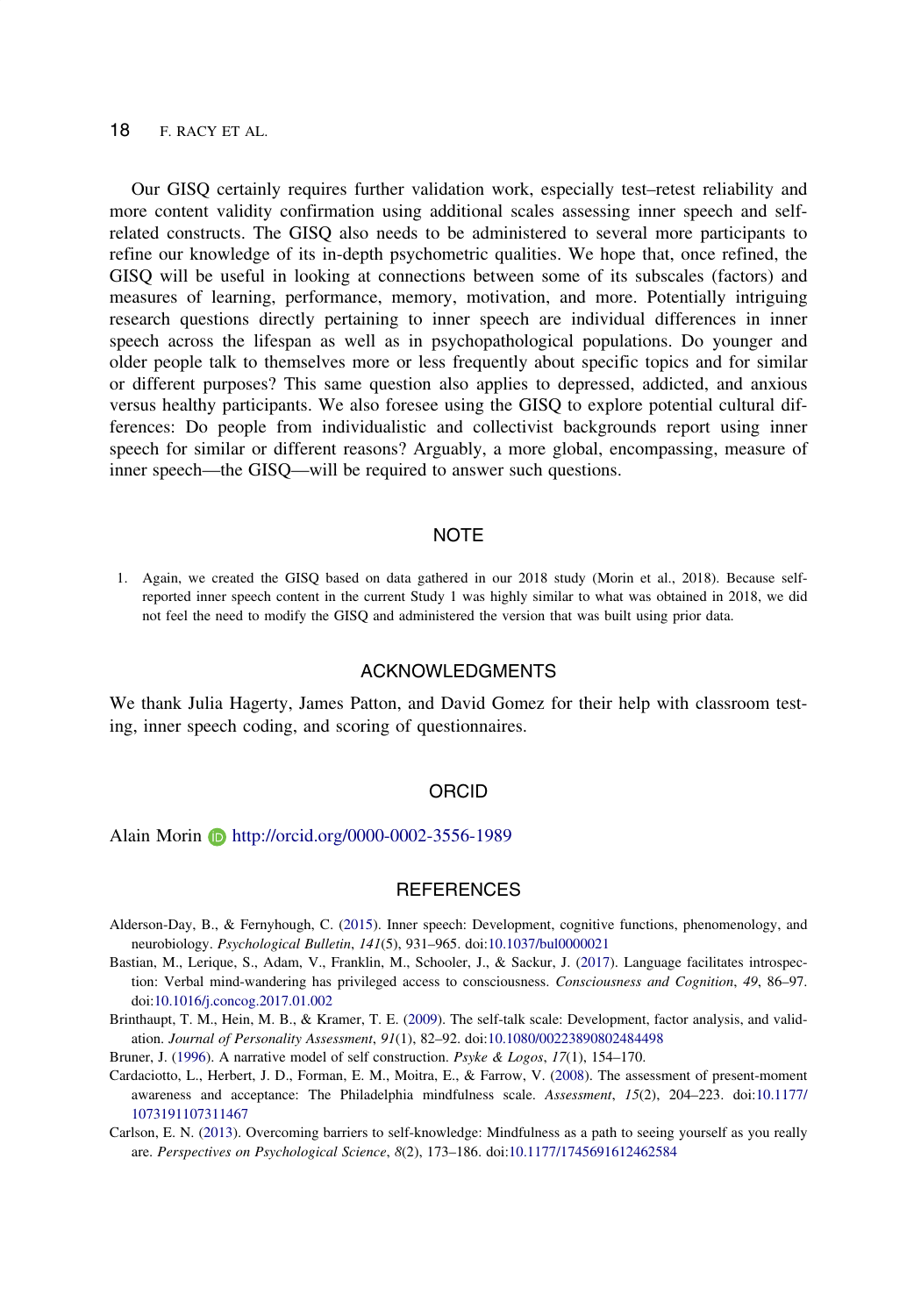- <span id="page-18-0"></span>Cacioppo, J. T., & Petty, R. E. ([1981\)](#page-1-0). Social psychological procedures for cognitive response assessment: The thought-listing technique. In T.V. Merluzzi, C.R. Glass., & M. Genest (Eds.), Cognitive assessment (pp. 309–342). New York: Guilford Press.
- D'Argembeau, A., Renaud, O., & Van der Linden, M. [\(2011](#page-1-0)). Frequency, characteristics and functions of future-oriented thoughts in daily life. Applied Cognitive Psychology, 35, 96-103. doi[:10.1002/acp.1647](https://doi.org/10.1002/acp.1647)
- DaSilveira, A., DeSouza, M. L., & Gomes, W. B. ([2015\)](#page-7-0). Self-consciousness concept and assessment in self-report measures. Frontiers in Psychology, 6, 930.doi:[10.3389/fpsyg.2015.00930](https://doi.org/10.3389/fpsyg.2015.00930)
- Fernyhough, C. [\(2016](#page-6-0)). The voices within: The history and science of how we talk to ourselves. New York, NY: Basic Books.
- Fenigstein, A., Scheier, M., & Buss, A. ([1975\)](#page-8-0). Public and private self-consciousness: Assessment and Theory. Journal of Consulting and Clinical Psychology, 43(4), 522–527. doi:[10.1037/h0076760](https://doi.org/10.1037/h0076760)
- Hair, J. F., Black, W. C., Babin, B. J., Anderson, R. E., & Tatham, R. L. ([2009\)](#page-12-0). Multivariate data analysis (vol. 7, 7th ed.). Upper Saddle River, NJ: Pearson Prentice Hall.
- Harre, R. [\(1983](#page-6-0)). Personal being: A theory for individual psychology. Cambridge, MA: Harvard University Press.
- Heavey, C. L., & Hurlburt, R. T. [\(2008](#page-16-0)). The phenomena of inner experience. Consciousness and Cognition, 17(3), 798–810.
- Heavey, C. L., Moynihan, S. A., Brouwers, V. P., Lapping-Carr, L. R., Krumm, A. E., Kelsey, J. M., … Hurlburt, R. T. ([2019\)](#page-8-0). Measuring the frequency of inner experience by questionnaire: The Nevada Inner Experience Questionnaire. Frontiers in Psychology. doi[:10.3389/fpsyg.2018.02615](https://doi.org/10.3389/fpsyg.2018.02615)
- Hermans, H. J. M. [\(1996](#page-6-0)). Voicing the self: From information processing to dialogical interchange. Psychological Bulletin, 119(1), 31–50.
- Hurlburt, R. T. [\(2011](#page-0-0)). Investigating pristine inner experience: Moments of truth. Cambridge: Cambridge University Press.
- Khodayarifard, M., Brinthaupt, T. M., Zardkhaneh, S., & Azar, G. ([2014](#page-8-0)). The psychometric properties of the Self-Talk Scale among Iranian university students. Psychology, 05(02), 119–126. doi:[10.4236/psych.2014.52019](https://doi.org/10.4236/psych.2014.52019)
- McAdams, D. P., & McLean, K. C. ([2013\)](#page-6-0). Narrative Identity. Current Directions in Psychological Science, 22(3), 233–238.
- McCarthy-Jones, S. R., & Fernyhough, C. ([2011\)](#page-1-0). The varieties of inner speech: Links between quality of inner speech and psychopathological variables in a sample of young adults. Consciousness and Cognition, 20(4), 1586–1593. doi:[10.1016/j.concog.2011.08.005](https://doi.org/10.1016/j.concog.2011.08.005)
- Morin, A. [\(2018](#page-6-0)). The self-reflective functions of inner speech: Thirteen years later. In P. Langland-Hassan, & A. Vicente (Eds.), Inner Speech: New voices. Oxford: Oxford University Press.
- Morin, A. ([2012\)](#page-1-0). Inner speech. In W. Hirstein (Ed.), Encyclopedia of Human Behavior (2nd ed., pp, 436–443). San Diago: Elsevier.
- Morin, A. [\(2011](#page-6-0)). Self-awareness Part 1: Definitions, measures, effects, function, and antecedents. Social and Personality Psychology Compass, 5(10), 807–823. doi:[10.1111/j.1751-9004.2011.00387.x](https://doi.org/10.1111/j.1751-9004.2011.00387.x)
- Morin, A. ([2005\)](#page-6-0). Possible links between self-awareness and inner speech: Theoretical background, underlying mechanisms, and empirical evidence. Journal of Consciousness Studies, 12, 115–134.
- Morin, A., Duhnych, C., & Racy, F. [\(2018](#page-2-0)). Self-reported inner speech use in university students. Applied Cognitive Psychology, 32, 376–382. doi:[10.1002/acp.3404](https://doi.org/10.1002/acp.3404)
- Morin, A., & Hamper, B. ([2012\)](#page-6-0). Self-reflection and the inner voice: Activation of the left inferior frontal gyrus during perceptual and conceptual self-referential thinking. The Open NeuroImaging Journal, 6, 78-89. doi:[10.2174/1874440001206010078](https://doi.org/10.2174/1874440001206010078)
- Morin, A., Uttl, B., & Hamper, B. [\(2011](#page-2-0)). Self-reported frequency, content, and functions of inner speech. Procedia-Social and Behavioral Journal, 30, 1714–1718. doi[:10.1016/j.sbspro.2011.10.331](https://doi.org/10.1016/j.sbspro.2011.10.331)
- Mrazek, M. D., Phillips, D. T., Franklin, M. S., Broadway, J. M., & Schooler, J. W. ([2013](#page-8-0)). Young and restless: Validation of the Mind-Wandering Questionnaire (MWQ) reveals disruptive impact of mind-wandering for youth. Frontiers in Psychology, 4, 560. doi:[10.3389/fpsyg.2013.00560](https://doi.org/10.3389/fpsyg.2013.00560)
- Nalborczyk, L., Perrone-Bertolotti, M., Baeyens, C., Grandchamp, R., Polosan, M., Spinelli, E., … Loevenbruck, H. ([2017\)](#page-7-0). Orofacial electromyographic correlates of induced verbal rumination. Biological Psychology, 127, 53–63. doi:[10.1016/j.biopsycho.2017.04.013](https://doi.org/10.1016/j.biopsycho.2017.04.013)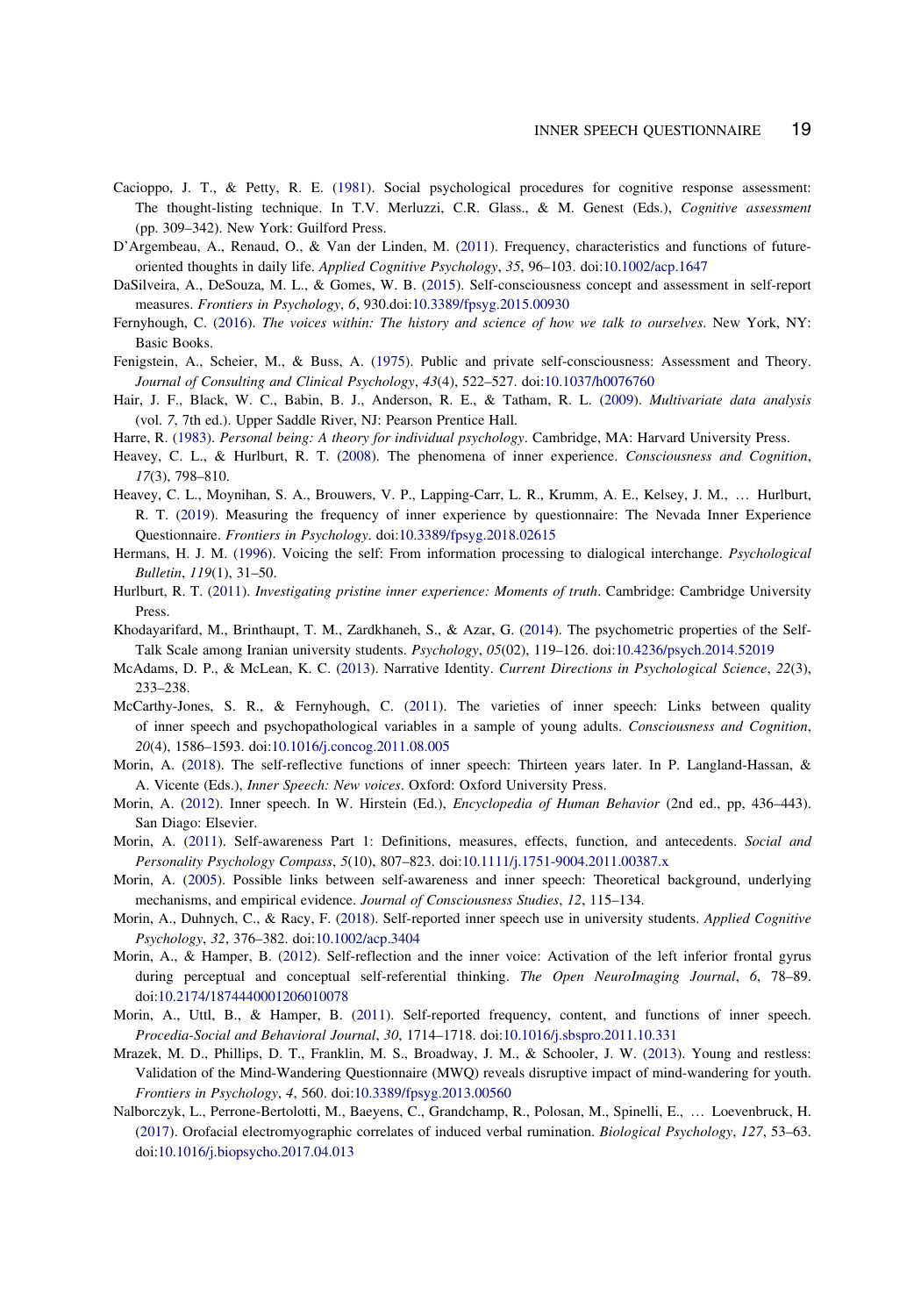- <span id="page-19-0"></span>O'Toole, M. S., Renna, M. E., Mennin, D. S., & Fresco, D. M. (in press). Changes in decentering and reappraisal temporally precede symptom reduction during Emotion Regulation Therapy for generalized anxiety disorder with and without cooccurring depression. Behavior Therapy. <https://doi.org/10.1016/j.beth.2018.12.005>
- Ray, R., McRae, K., Ochsner, K., & Gross, J. ([2010\)](#page-6-0). Cognitive reappraisal of negative affect: Converging evidence from EMG and self-report. Emotion, 4, 587–592. doi:[10.1037/a0019015](https://doi.org/10.1037/a0019015)
- Schacter, D. L., Benoit, R. G., & Szpunar, K. K. [\(2017](#page-15-0)). Episodic future thinking: Mechanisms and functions. Current Opinions in Behavioral Science, 17, 41–50. doi[:10.1016/j.cobeha.2017.06.002](https://doi.org/10.1016/j.cobeha.2017.06.002)
- Scheier, M. F., & Carver, C. S. [\(1985](#page-8-0)). The Self-Consciousness Scale: A revised version for use with general populations. Journal of Applied Social Psychology, 15(8), 687-699. doi[:10.1111/j.1559-1816.1985.tb02268.x](https://doi.org/10.1111/j.1559-1816.1985.tb02268.x)
- Schneider, J. F. [\(2002](#page-8-0)). Relations among self-talk, self-consciousness, and self-knowledge. Psychological Reports, 91(7), 807–812. doi:[10.2466/PR0.91.7.807-812](https://doi.org/10.2466/PR0.91.7.807-812)
- Schneider, J. F., Pospeschill, M., & Ranger, J. ([2005\)](#page-8-0). Self-consciousness as a mediator between self-talk and self-knowledge. Psychological Reports, 96(2), 387–396. doi[:10.2466/pr0.96.2.387-396](https://doi.org/10.2466/pr0.96.2.387-396)
- Schooler, J. W., Smallwood, J., Christoff, K., Handy, T. C., Reichle, E. D., & Sayette, M. A. [\(2011](#page-8-0)). Meta-awareness, perceptual decoupling and the wandering mind. *Trends in Cognitive Science*, 15(7), 319–326.
- Shi, X., Brinthaupt, T. M., & McCree, M. [\(2017](#page-8-0)). Understanding the influence of self-critical, self-managing, and social-assessing self-talk on performance outcomes in a public speaking context. Imagination, Cognition and Personality, 36(4), 356–378. doi[:10.1177/0276236617708740](https://doi.org/10.1177/0276236617708740)
- Silvia, P. J., Eichstaedt, J., & Phillips, A. G. [\(2005](#page-7-0)). Are rumination and reflection types of self-focused attention? Personality and Individual Differences, 38(4), 871–881. doi:[10.1016/j.paid.2004.06.011](https://doi.org/10.1016/j.paid.2004.06.011)
- Sokolov, A. N. [\(1972](#page-0-0)). Inner speech and thought. New York: Plenum Press.
- Trapnell, P., & Campbell, J. [\(1999](#page-7-0)). Private self-consciousness and the five-factor model of personality: Distinguishing rumination from reflection. Journal of Personality and Social Psychology, 76(2), 284–304. doi[:10.1037//0022-3514.76.2.284](https://doi.org/10.1037//0022-3514.76.2.284)
- Tullett, A. M., & Inzlicht, M. [\(2010](#page-0-0)). The voice of self-control: Blocking the inner voice increases impulsive responding. Acta Psychologica, 135(2), 252–256. doi[:10.1016/j.actpsy.2010.07.008](https://doi.org/10.1016/j.actpsy.2010.07.008)
- Uttl, B., Morin, A., Faulds, T., Hall, T., & Wilson, J. ([2012\)](#page-2-0). Sampling inner speech using text messaging. Poster presented at the Canadian Society for Brain, Behavior, and Cognitive Science conference, Kingston, ON, June 7–9.
- Uttl, B., Morin, A., & Hamper, B. [\(2011](#page-1-0)). Are self-report questionnaires of inner speech valid and reliable? Procedia-Social and Behavioral Journal, 30, 1719–1723. doi[:10.1016/j.sbspro.2011.10.332](https://doi.org/10.1016/j.sbspro.2011.10.332)
- Van Raalte, J. L., Cornelius, A. E., Copeskey, M. K., & Brewer, B. [\(2014](#page-1-0)). Say what? An analysis of spontaneous self-talk categorization. Sport Psychologist, 28(4), 390–393. doi:[10.1123/tsp.2014-0017](https://doi.org/10.1123/tsp.2014-0017)
- Vygotsky, L. S. [\(1943](#page-6-0)/1962). Thought and language. Cambridge:MIT.
- Winsler, A. ([2009\)](#page-6-0). Still talking to ourselves after all these years: A review of current research on private speech. In A. Winsler, C. Fernyhough, & I. Montero (Eds.). Private speech, executive functioning, and the development of verbal self-regulation 3–41). New York: Cambridge University Press.